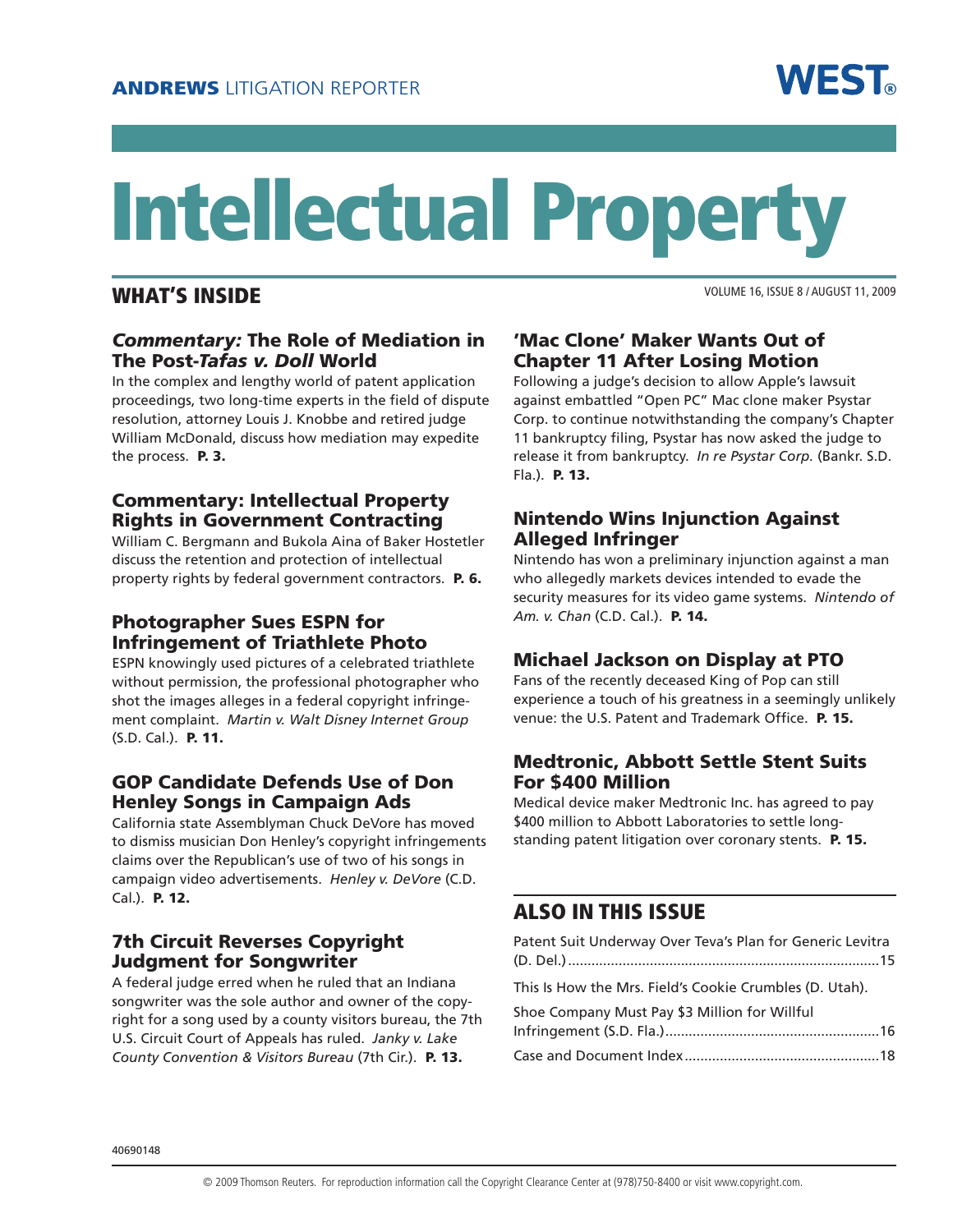#### **Intellectual Property AUGUST 11, 2009 AUGUST 11, 2009**

# **WEST**

#### Intellectual Property Litigation Reporter

Published since August 1989 Publisher: Mary Ellen Fox Executive Editor: Jodine Mayberry **Production Coordinator: Tricia Gorman** Managing Editor: Robert W. McSherry Editor: Deborah Nathan, Esq. Debby.Nathan@thomsonreuters.com

#### Intellectual Property Litigation Reporter

(ISSN 1554-4052) is published biweekly by Andrews Publications, a Thomson Reuters business.

Andrews Publications, 175 Strafford Avenue, Building 4, Suite 140, Wayne, PA 19087 877-595-0449 in Pennsylvania; Fax: 800-220-1640; www.andrewsonline.com Customer service: 800-328-4880

**Subscription Rate (26 issues)** \$1,234 Print version For more information, or to subscribe, please call 800-328-9352.

#### Reproduction Authorization

Authorization to photocopy items for internal or personal use, or the internal or personal use of specific clients, is granted by Andrews Publications for libraries or other users registered with the Copyright Clearance Center (CCC) for a fee to be paid directly to the Copyright Clearance Center, 222 Rosewood Drive, Danvers, MA 01923; 978-750-8400; www.copyright.com.

#### **Conferences**

With a reputation for leadership in the legal community, Andrews Publications' Conference Division continues to recruit high-profile attorneys, judges, experts and other professionals as faculty members for conferences on specialized litigation topics. Each conference offers continuing legal education credits and is built around the latest information developing in a particular field of law. At every educational forum you'll learn new techniques and trial strategies, all while hearing the latest developments from prominent trial attorneys as well as noted physicians, researchers and experts. For more information about upcoming conferences, or if you're interested in participating as a faculty member, please contact Kathleen M. Regan, Director of Conferences, at 484-582-5062 or at Kathleen.Regan@thomsonreuters.com.

> This symbol indicates that case documents are included in this issue.

# TABLE OF CONTENTS

| Commentary: By Louis J. Knobbe, Esq., and Hon. William<br><b>McDonald (Ret.)</b><br>The Role of Mediation in the Post-Tafas v. Doll World 3 |
|---------------------------------------------------------------------------------------------------------------------------------------------|
|                                                                                                                                             |
| Commentary: By William C. Bergmann, Esq., and<br><b>Bukola Aina, Esq.</b>                                                                   |
| Intellectual Property Rights in Government Contracting 6                                                                                    |
| Copyright Infringement: Martin v. Walt Disney Internet<br><b>Group</b>                                                                      |
| Photographer Sues ESPN for Infringement of Triathlete Photo 11                                                                              |
| <b>Copyrights: Henley v. DeVore</b>                                                                                                         |
| GOP Candidate Defends Use of Don Henley Songs in                                                                                            |
| Copyright Infringement: Janky v. Lake County Convention &                                                                                   |
| <b>Visitors Bureau</b><br>7th Circuit Reverses Copyright Judgment for Songwriter 13                                                         |
|                                                                                                                                             |
| Copyrights: In re Psystar Corp.<br>'Mac Clone' Maker Wants Out of Chapter 11 After Losing                                                   |
|                                                                                                                                             |
| Digital Millennium Copyright Act: Nintendo of Am. v. Chan<br>Nintendo Wins Injunction Against Alleged Infringer 14                          |
| <b>Patents/Trademarks:</b>                                                                                                                  |
|                                                                                                                                             |
| <b>Patent Settlement</b>                                                                                                                    |
| Medtronic, Abbott Settle Stent Suits for \$400 Million  15                                                                                  |
| Patents: Bayer Schering Pharma v. Teva Pharms.<br>Patent Suit Underway Over Teva's Plan for Generic Levitra  15                             |
| Trademark Infringement: Mrs. Field's Brand v. Batters &                                                                                     |
| <b>Doughs</b><br>This Is How the Mrs. Field's Cookie Crumbles  16                                                                           |
| Trademark Infringement: Mystique Inc. v. 138 Int'l<br>Shoe Company Must Pay \$3 Million for Willful Infringement  16                        |
|                                                                                                                                             |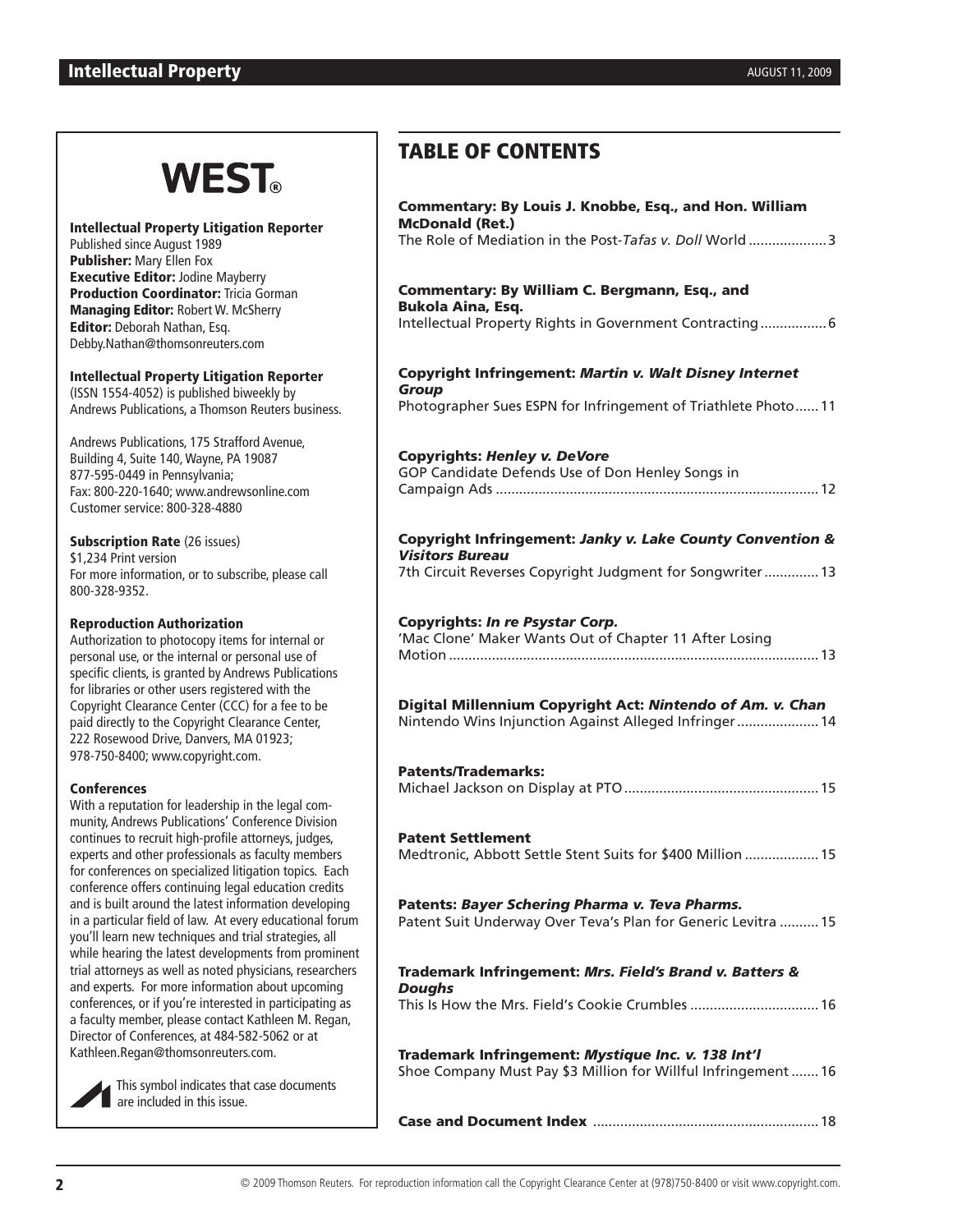#### COMMENTARY

# The Role of Mediation in the Post-*Tafas v. Doll* **World**

By Louis J. Knobbe, Esq., and Hon. William McDonald (Ret.)

"We shall sell no wine before its time," says an old wine advertisement.

Is the Federal Circuit in *Tafas et al. v. Doll*, 559 F.3d 1345 (2009), telling the U.S. Patent and Trademark Office you shall not issue a patent before its time — as determined by the patentee?

A thorough analysis of the *Tafas* decision can lead to that conclusion. But an intelligent use of mediation before an experienced, skilled mediator can eliminate the negative aspects of any resultant delays.

On July 6 an 11-member panel of the U.S. Court of Appeals for the Federal Circuit voted to rehear the *Tafas*  case *en banc*. However, the issues discussed in this paper and the relevance of mediation will not be resolved by the court's decision.

In *Tafas* the court addressed the U.S. District Court for the Eastern District of Virginia's summary judgment ruling that four recently promulgated PTO rules, Final Rules 75, 78, 114 and 265, exceeded the scope of the agency's rulemaking authority.

Rule 75 limits the number of claims an inventor can file in a patent application to five independent and 25 total unless the applicant also files a detailed "examination support document" meeting the requirements of Rule 265. Rule 78 limits the inventor to two continuation

*Louis J. Knobbe is an intellectual property lawyer and full-time mediator and arbitrator with JAMS, the world's largest private alternative dispute resolution provider, in its Orange County, Calif., Resolution Center. He has more than 40 years of experience, including resolving disputes involving patents, trademarks, copyrights, unfair competition, trade secrets and right of publicity. Hon. William McDonald (Ret.), a full-time neutral based in JAMS Orange County Resolution Center and a former supervising judge of the Orange County Complex Civil Litigation Panel, has 35 years of judicial and legal experience in resolving a broad range of disputes, from intellectual property to mass torts and complex construction defect matters.*

applications unless the inventor can file a petition that the "amendment, argument or evidence" could not have been submitted during the filing of the prior application. Rule 114 limits filing a "request for continued examination" unless the inventor can file such a petition.

**While mediation is widely recognized as a successful technique for dispute resolution, it can also greatly enhance reaching a fair agreement between an inventor/start-up and a third party interested in acquiring future patent rights, regardless of whether a troll is involved.**

After affirming in part and vacating in part, the Federal Circuit remanded. Specifically, the court said the final rules were procedural rules within the scope of the PTO's rulemaking authority. However, the court then found Rule 78 was invalid. It remanded the case to the District Court for further proceedings consistent with the opinion.

The Federal Circuit specifically directed the District Court to address a number of issues, including whether any of the final rules were arbitrary and capricious. Language in the appeals court's opinion expressed concern that the final rules not be interpreted so as to increase the burden upon the applicants to the point that they "will be effectively foreclosed from obtaining the patent rights to which they are entitled."

A bit of history is helpful in putting the concerns of the Federal Circuit and the PTO in context.

In today's dynamic economy, the time required for commercial development of an invention is often measured in months (or in the case of a new software app for the iPhone, a few days). In contrast, the length of time required to obtain an issued patent is several years, and growing longer each year. The lone inventor or start-up company increasingly will find it financially difficult to ever enjoy the "exclusive right to their … discoveries" promised by Section 8 of the U.S. Constitution.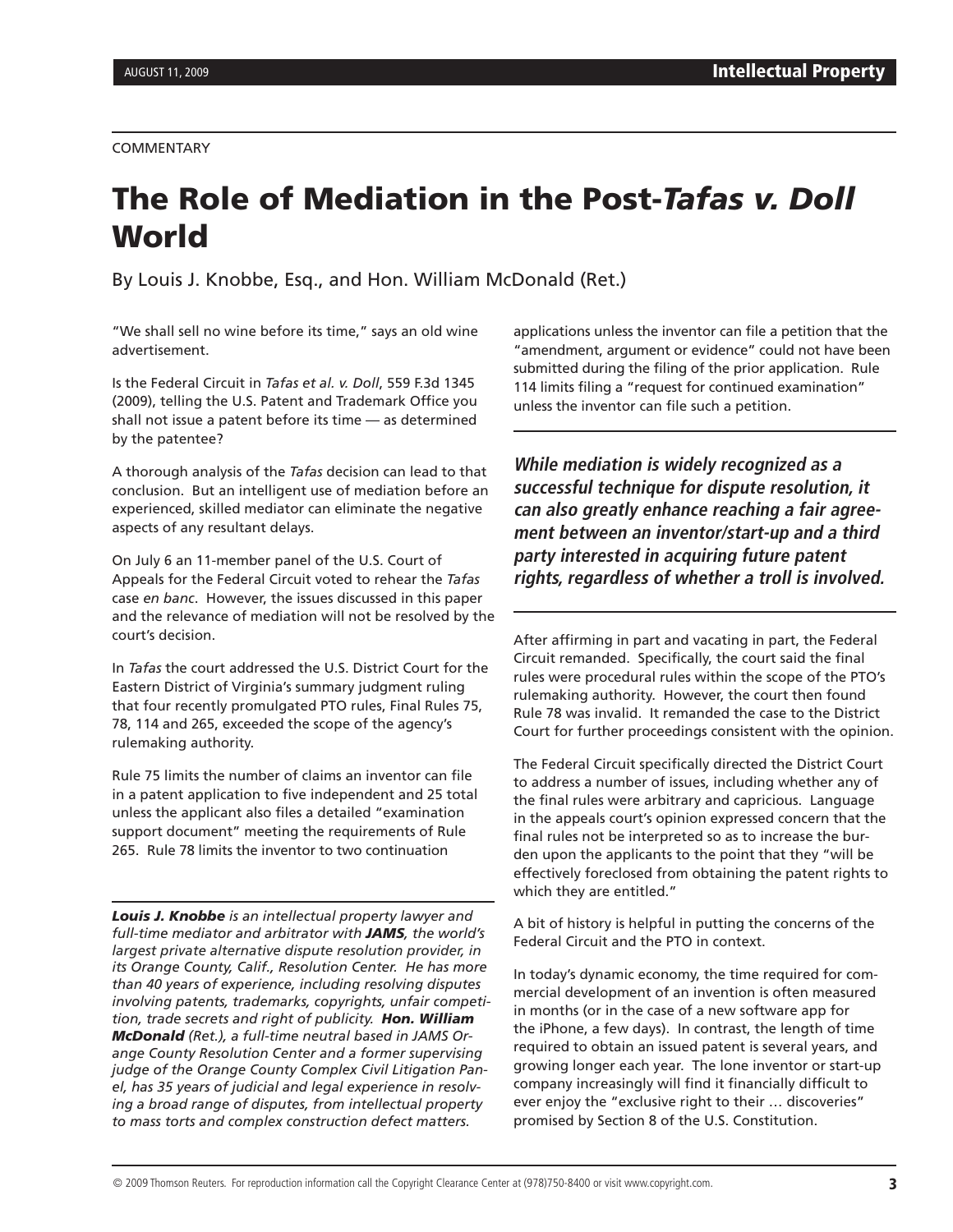Conversely, many have expressed a concern that the delays in obtaining a patent are being exploited by the so-called "patent trolls." The troll drags things out before the PTO until it is clear what part of the applicant's invention is commercially important. The troll then makes sure the final issued form of the patent covers that aspect and springs it upon the unsuspecting industry, demanding the users take a license and pay a royalty.

A troll in Scandinavian folklore was a member of an ugly, evil race of supernatural beings. The troll typically would hide under a bridge and then spring out at the unsuspecting traveler crossing the bridge. The troll would then demand tribute from the traveler for the right to cross the bridge.

*Tafas v. Doll* followed the enactment of several rules by the PTO to limit both the number of applications that could be filed on a single invention and also the number of claims in each application. The reason advanced by the PTO for the new rules was that the agency was faced with a "large and growing backlog of unexamined patent applications." The Federal Circuit generally upheld the PTO's rule-making authority but struck down Rule 78, which limited the number of continuation applications to two.

Although the new rules, including those upheld, are currently in abeyance pending further proceedings before the District Court and perhaps again before the Federal Circuit, it is quite possible the rule limiting the number of claims per application will be reinstated.

It is also possible the PTO may amend Rule 78 in line with the concurring opinion suggesting that a revised rule addressing only two serial continuances, the first copending with the original application and the second copending with the first, would be permissible. Such a rule would not affect filing a plurality of parallel continuances with claims selected for patent art units offering differing prosecution delays, which in the case of computer-related applications can be as long as nine years.

The net effect of the *Tafas* decision may thus result in even more applications being filed and yet more delays as controlled by the applicant before a final patent issues. The sine qua non of current patent prosecution practice is to have at least one application pending in the PTO during resolution of a dispute.

In this manner, patent counsel has the maximum flexibility to add claims to correct deficiencies asserted by an infringer. One example of a deficiency is that the issued patent being asserted against the infringer has overly broad claims that appear to be invalid in view of prior art cited by the infringer. Another example is that the issued

claims are valid but overly narrow and of little value because the infringer has designed around them.

Even though a U.S. patent can offer, upon issue, an extended monopoly of several years, the burdens of both invention development and patent costs are incurred before the start of this patent monopoly. Although the current trend of patent deferment does not paint a rosy picture for either inventor or entrepreneur, it does offer an opportunity and challenge in our capitalist high-tech society for bridging the gap between capital sources and the inventor or start-up company.

In so doing, it may help the so-called troll, but that is not necessarily bad. How many bridges would not have been built if the cost of construction could not have been covered by tolls for the privilege of crossing them?

Professional mediation conducted by a mediator with prior patent litigation, patent prosecution experience and patent licensing experience offers one solution. While mediation is widely recognized as a successful technique for dispute resolution, it can also greatly enhance reaching a fair agreement between an inventor/start-up and a third party interested in acquiring future patent rights, regardless of whether a troll is involved. Mediation is often successful in obtaining consensus between parties for a number of reasons. Often, a primary reason is that a neutral and totally independent mediator can influence both sides to reach a mutually agreeable result.

Mediation can be initiated by the inventor/start-up company, an interested investor or a prospective licensee. For example, a manufacturer of racks and cabinets for home closets systematically reviews published patent applications in its field.

It discovers a new storage rack invention by an inventor. The company's due diligence prior to initiating the mediation starts by having its patent counsel perform a novelty search to locate pertinent prior art. This search is to ascertain other earlier issues and pending applications to determine if the inventor's invention is novel or already anticipated by the prior art.

Note that the thrust of this preliminary investigation is not to critically review the inventor's pending claims but rather to evaluate whether patentable broad claims are feasible. While the inventor's pending application will have one or more claims on file, the scope and value of these pending claims are relatively unimportant, since additional claims can be filed following a successful mediation, either in the present application or in continuation or divisional applications.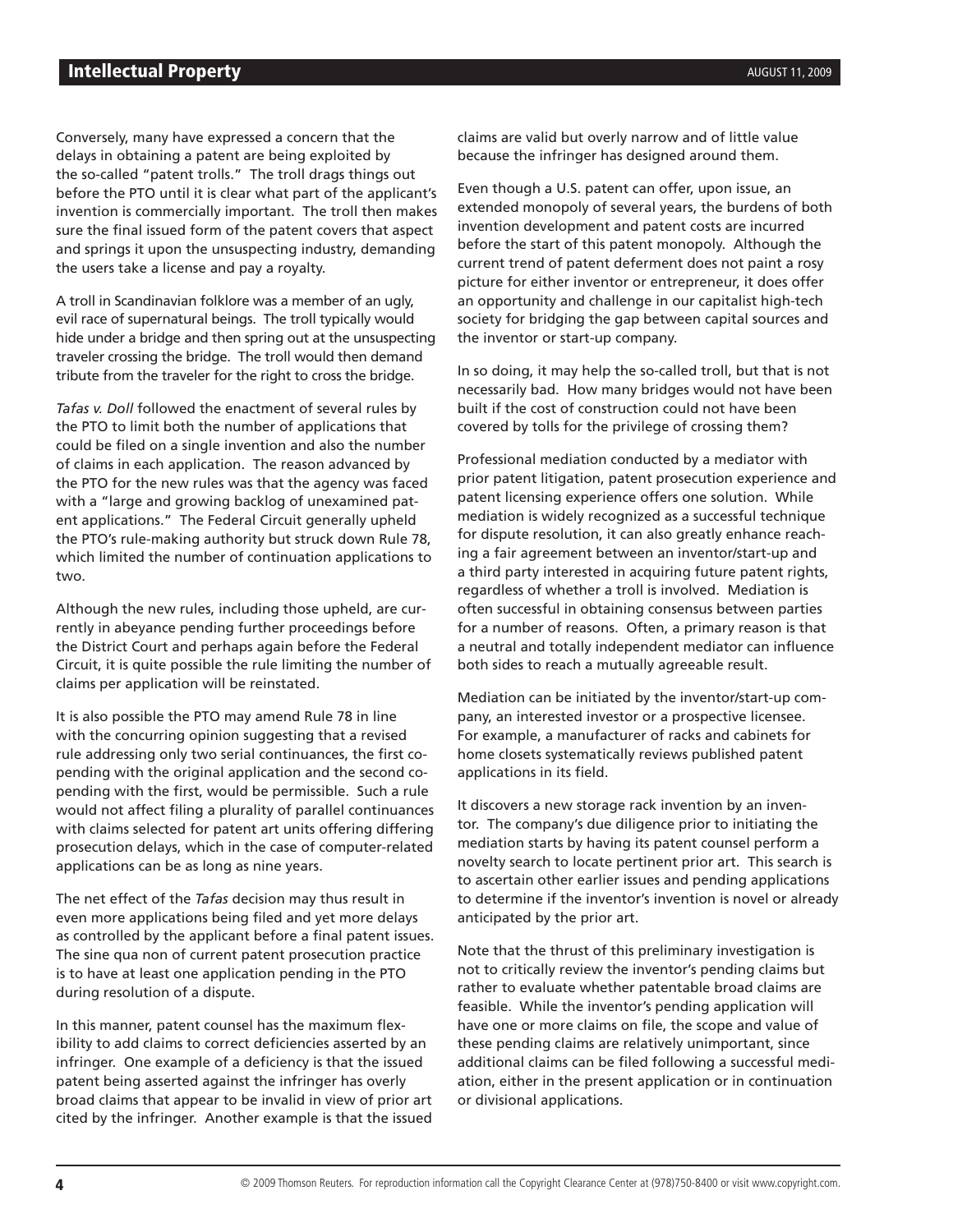Armed with the knowledge that the inventor has made a potentially patentable invention, the company can proceed to open direct negotiations with the inventor or suggest that the parties meet with an independent neutral mediator experienced in both patent prosecution and patent licensing. While direct negotiations often are successful, the offer to meet with a neutral will often be less threatening to an inventor and will also be viewed as a serious interest in the invention.

In another example, a start-up company is developing a wireless in-flight entertainment center for retrofitting commercial airplanes in which each seat is supplied with its own television screen. However, the company has been advised by its patent lawyers that it should file at least six U.S. patent applications plus a "patent cooperation treaty" application for patent protection outside the U.S. Further, the company's total patent prosecution budget in the U.S. and foreign countries may well exceed several million dollars for additional filings, conferences with patent examiners and other prosecution costs.

Faced with years of patent prosecution and attendant costs, the start-up company directly seeks to open negotiations with a prospective collaborator, a worldwide supplier of goods and services to the airline industry. Several different issues have frustrated this approach, and the parties have not been able to agree on the terms of a mutual confidential disclosure, a not-unusual impediment for getting together.

However, in their initial meeting in the confidential setting of a formal mediation, the parties are able to discuss their respective needs, particularly the start-up company's need to keep information confidential until the foreign applications have been filed and the supplier's need to avoid having its hands tied for an extended period of time, particularly if an agreement cannot be reached. An experienced mediator can then assist the parties to recognize quickly that a mutual confidential agreement for a limited period is in their best interests and can enable the mediation to continue to a successful outcome.

Another issue frequently frustrating inventors and startups is the "not invented here" syndrome at large companies, which will often cause reluctance by a prospective collaborator to spend much time or energy in reviewing an outsider's invention. However, the offer to mediate will show to the large entity the start-up's serious interest in entering into a collaborative relationship and also give the large entity more confidence in dealing with an individual inventor or small start-up company.

In sum, the perceived problems caused by a lengthy prosecution period before the PTO can be turned into a good business opportunity for all by using an experienced and independent neutral patent mediator. The mediator can help the parties develop a mutually profitable business relationship based upon the stronger, more focused patent claims resulting from the lengthy prosecution.

# WEST DOCUMENT RETRIEVAL

West Document Retrieval provides on-demand research and document retrieval services nationwide from all federal, state and local courts and government agencies as well as from legislatures, libraries, online sources and other public domain documents.

Areas of document research and retrieval include:

- Federal and State Litigation
- **Bankruptcy Litigation**
- Corporate Records
- UCC / Liens and Judgments
- Patent, Trademark and Copyright Office
- Federal and State Agencies
- Nonprofit Organizations
- And much more

*For a complete listing, e-mail us at:* **WDR@thomsonreuters.com**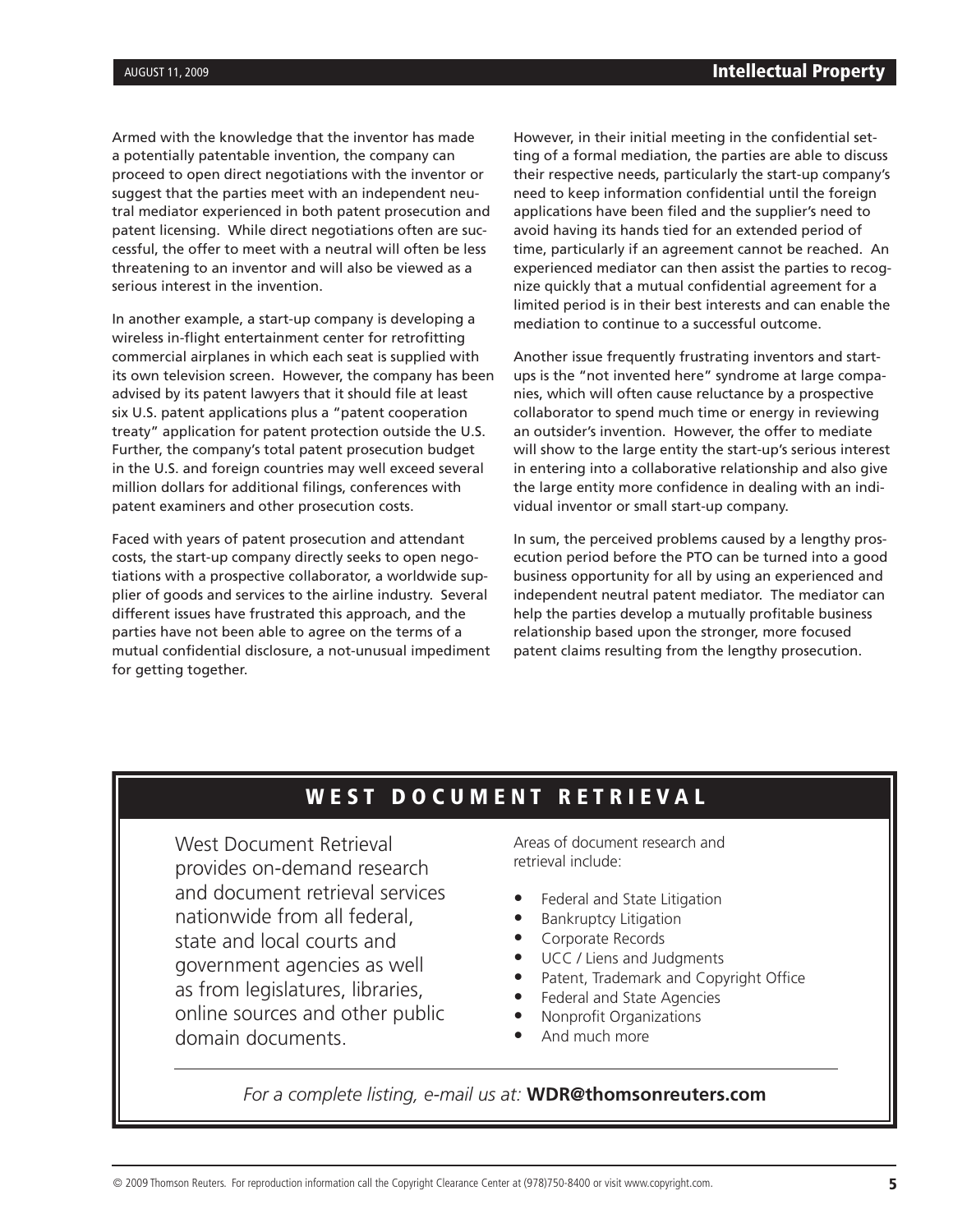#### **COMMENTARY**

# Intellectual Property Rights in Government **Contracting**

By William C. Bergmann, Esq., and Bukola Aina, Esq.

#### Introduction

In the global economy, Intellectual Property rights — including patents, copyrights, trademarks and trade secrets — are often some of the most valuable assets owned by a company. Maintaining IP rights is crucial to both small and large companies, especially within industries that are highly technical.

Companies engaging in business with government agencies are faced with a unique set of issues related to retaining and protecting their IP rights. Government contracting has the advantage of providing a company with access to federal funding for (a) research and development work relating to new technology, and (b) further contract work leading to the commercialization of that new technology for use by the government or the private sector.

**Companies engaging in business with government agencies are faced with a unique set of issues related to retaining and protecting their IP rights.**

Government contractors can retain a significant portion of their IP rights during this process, but only by adhering to various statutes and regulations.

In addition to protecting their own IP rights, contractors must be prepared to defend themselves against infringement claims that may be brought by other companies as a result of work performed under government contracts. This issue often occurs when the government awards a contract to one of two competitors and the other company alleges that carrying out the contract necessarily violates its IP rights.

*William C. Bergmann is a partner and a key member of the intellectual property practice team at Baker Hostetle***r** *in Washington, D.C. Bukola Aina is an associate at the firm and focuses her practice on patent law.*

Title 28, Sections 1498(a) and (b), provides for the filing of a patent or copyright infringement action against the United States in the U.S. Court of Federal Claims for allegedly infringing acts by the government or by its contractors or subcontractors during the performance of work under a federal contract. Because government contracts often incorporate indemnification provisions, contractors may be liable to indemnify the United States for damages suffered as a result of allegations of infringement by others.

An aggrieved contractor also may bring suit under this statute if the company believes the government is infringing its IP rights. The Federal Acquisition Regulation has several provisions that relate to such IP disputes.

#### Government Contracting and the Disposition Of IP Rights

The disposition of rights to IP that is created during the performance of a federal contract is governed by U.S. statutes and/or regulations. The general policy of the United States, which is reflected in these laws, is to allow contractors to retain ownership rights in IP that is developed with federal funding as long as the government obtains a nonexclusive, paid-up license to use such IP. *See* Presidential Memorandum to the Heads of Executive Departments and Agencies on Government Patent Policy issued Feb. 18, 1983; Executive Order 12591 (Apr. 10, 1987), 52 FR 13414, 3 C.F.R., 1987 Comp., p. 220.

This policy is based on the rationale that a contractor is better positioned to commercialize a new technology than the federal government.

Important statutes and regulations governing the disposition of IP rights in government contracts are discussed below.

#### *Patent Rights: Chapter 18 of Title 35 (35 U.S.C. §§ 200-212)*

The disposition of patent rights in inventions made with federal funding for small businesses and nonprofit organizations is governed by Chapter 18 of Title 35 (35 U.S.C. §§ 200-212).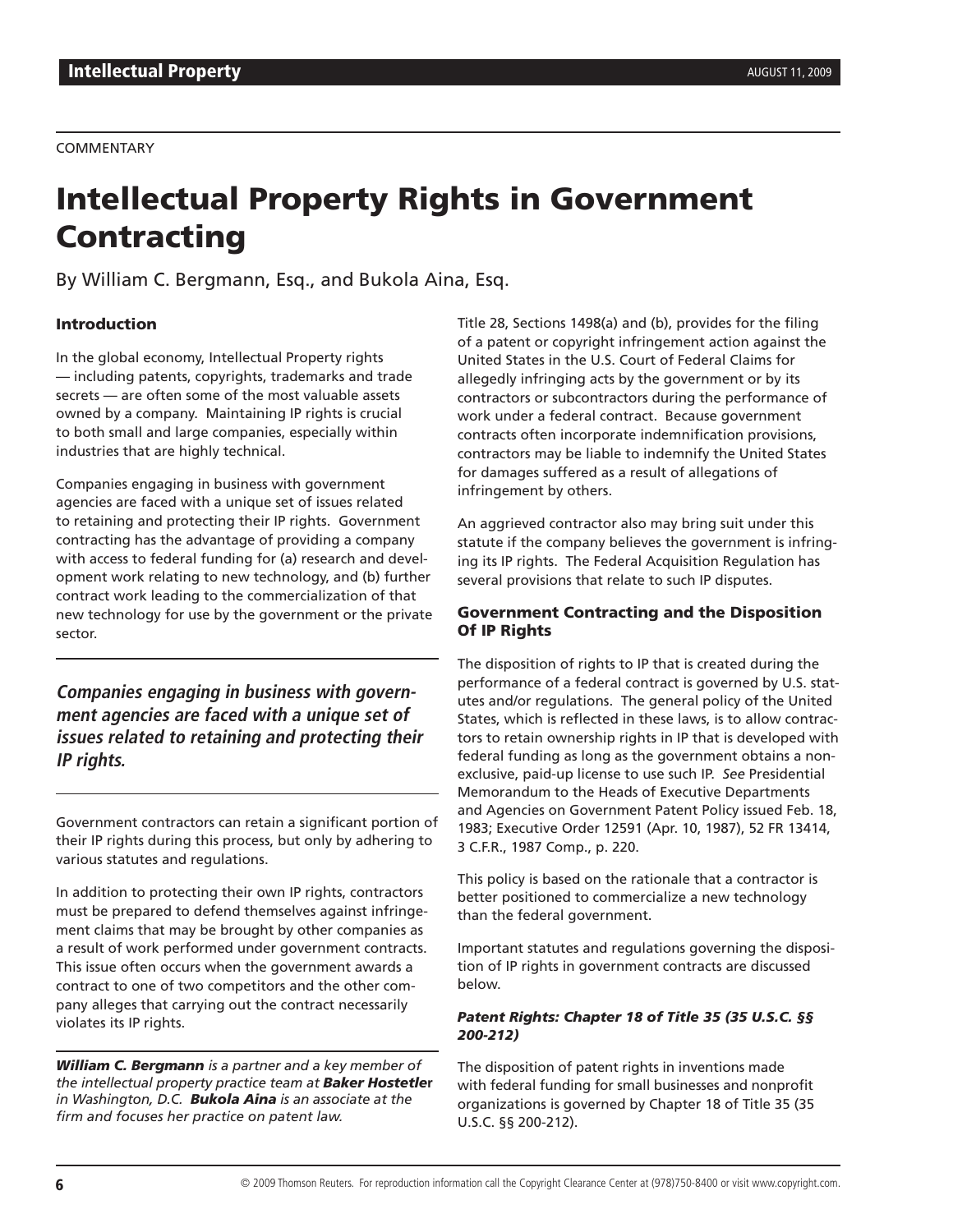The main provisions of Chapter 18 can be summarized as follows:

- Nonprofit organizations and small businesses may elect to retain title to subject inventions, *provided* that the funding agreement may indicate otherwise in certain circumstances (35 U.S.C. § 202[a]). For purposes of these provisions, "subject inventions" are defined as "any invention of the contractor conceived or first actually reduced to practice in the performance of work under a funding agreement" (35 U.S.C. § 201[e]) and "funding agreement" is defined broadly as any contract, grant or cooperative agreement entered into between any federal agency and the contractor for the performance of experimental, developmental, or research work. 35 U.S.C. § 201(b);
- The government retains a nonexclusive, nontransferable, irrevocable, paid-up license to practice the invention for or on behalf of the United States throughout the world. 35 U.S.C. § 202(c)(4).
- Duties of the contractor include disclosure of the existence of each "subject invention" to the government, election to take title to the invention, and prosecution of the patent application for the invention. The funding agreement may also require the contractor to report on the real world utilization of the invention. Failure to observe these duties may result in the title to the invention vesting with the government. 35 U.S.C. § 202(c).
- The federal government retains "march-in" rights to force the contractor to grant a nonexclusive or exclusive license to others in a particular field of use if the contractor is not taking reasonable steps to achieve the practical application of the invention in the field of use or for public health or safety reasons. 35 U.S.C. § 203(a).
- U.S. industries are promoted throughout Chapter 18, for example, in the granting of title to invention rights (Section 202[a][i]), the manufacture of subject inventions (Section 204) and in the licensing of inventions owned by the federal government (Section 209[b]).

Section 210 of Title 35 states that the provisions of Chapter 18 take precedence over any other conflicting statute and specifically lists 21 different statutes over which it takes precedence. Section 210 even goes so far as to provide that it takes precedence over *future* acts of Congress unless such act specifically states that Chapter 18 does not apply.

#### *Patent Rights: Presidential Memorandum to the Heads of Executive Departments and Agencies on Government Patent Policy*

The statutory provisions governing the disposition of invention rights for small businesses and nonprofit organizations found at 35 U.S.C. §§ 200-212 (formerly Chapter 38) were extended to all other government contractors by President Reagan in the Presidential Memorandum to the Heads of Executive Departments and Agencies on Government Patent Policy, dated Feb. 18, 1983.

This presidential memorandum states that:

To the extent permitted by law, agency policy with respect to the disposition of any invention made in the performance of a federally-funded research and development contract, grant or cooperative agreement award shall be the same or substantially the same as applied to small business firms and nonprofit organizations under Chapter 38 of Title 35 of the United States Code.

Effectively, this presidential memorandum grants title to certain inventions made with federal funding to all contractors, including those that lack small business or nonprofit status.

As in 35 U.S.C. §§ 200-212, this provision was originally limited to inventions stemming from a "federally funded research and development contract, grant, or cooperative agreement." This limitation was removed by Section 1(b)(4) of Executive Order No. 12591, dated April 10, 1987, which extends "to all contractors, regardless of size, the title to patents made in whole or in part with federal funds, in exchange for royalty-free use by or on behalf of the government."

Because the executive order extends a license for use "by or on behalf of the government," federal contractors and subcontractors are also included within the scope of the license as long as the work they are performing is within the scope of their contract.

#### *Copyrights and Trademarks*

Ownership of copyrighted works created with federal funding is generally covered by the provisions of the government contract. Under 17 U.S.C. § 105, copyright protection is not available for any work of the U.S. government, but the United States is permitted to contract out the work and then receive title of the resulting copyrights by assignment, bequest or otherwise.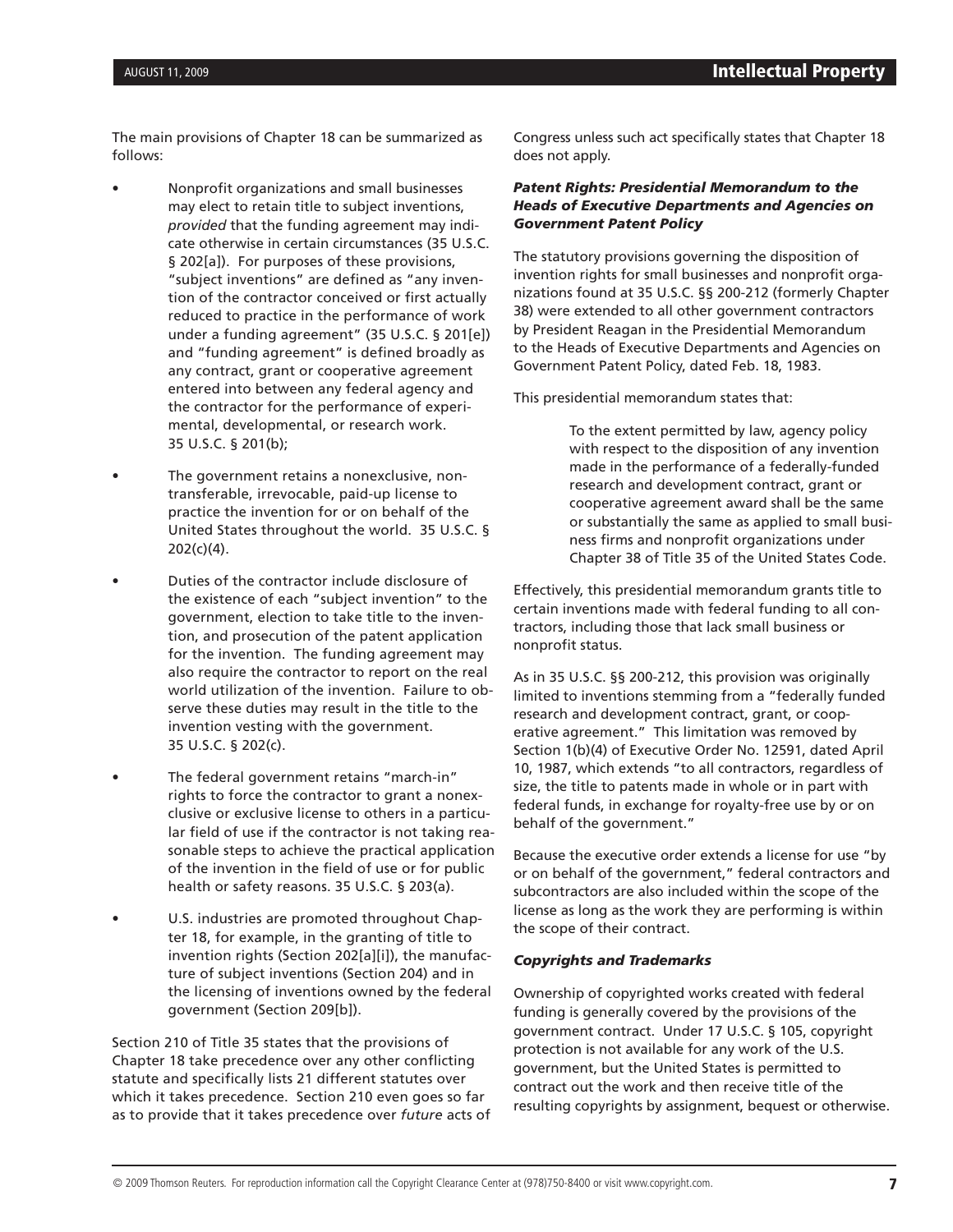To obligate the contractor into assigning to the United States any copyrighted works created during the performance of the contract, the government will insert an appropriate FAR clause (discussed further below) into the contract.

### **Unlike copyrights, the United States can create its own trademarks.**

As with copyrights, the ownership of trademarks created with federal funding is generally covered by the provisions of the government contract. Unlike copyrights, however, the United States can create its own trademarks. Thus, the government contract can specifically assign to either the United States or the contractor any trademarks developed during the performance of the contract. Note that disputes over ownership of trademark rights created during the performance of a government contract occur infrequently.

#### *Federal Acquisition Regulation Clauses*

The Federal Acquisition Regulation located at 48 C.F.R. Chapter 1 codifies the policy of the United States regarding ownership of IP developed during the performance of a government contract and applies to almost all procurements.

Parts 1-51 of the FAR provide government policies and contracting procedures and include an explanation of the rules and clauses which apply to specific situations.

Part 52 of the FAR contains the actual contract clauses, akin to the boilerplate used in private contracts, which are to be used in government contracts.

FAR clauses often implement statutory or policy directives of Congress or the president and the language contained therein cannot be changed by contracting officers. With respect to some FAR clauses, their insertion into the government contract is discretionary on the part of the contracting officer and the contractor can attempt to negotiate whether those clauses will be used.

The FAR also includes different versions of certain clauses and guidance as to which version should be used particular circumstances. The contracting officers, with input from the contractor in some instances, decide which versions of the FAR clauses apply where the language of the FAR leaves room for interpretation.

The FAR policies and provisions regarding IP rights are found at Chapter 1, Part 27, including 27.402, which expresses the government's policy with respect to copyrights in data and software. This section recognizes that, in general, both the government and the contractor have an interest in data and software rights.

As such, the applicable FAR clause (52.227-14, discussed below), includes five alternate clauses that a contracting officer can select from, depending upon the specific circumstances, in order to allocate data rights between the contractor and the government in varying degrees.

The actual FAR contract clauses are generally found at Part 52.227. Significant clauses relating to patent, copyright and data rights include:

- 52.227-11 and 52.227-12: incorporating the statutory provisions of 35 U.S.C. §§ 200-212 discussed above and granting title in subject inventions to the contractor, subject to several conditions, the contracting officer will use either 52.227-11 (short form) or 52.227-12 (long form) as appropriate.
- 52.227-13: rarely used, but if applied, requires the contractor to assign patent rights in subject inventions to the government.
	- 52.227-14: main contract clause outlining the respective rights of the contractor and the government in data and software that precedes the performance of contract work, and also outlining the rights in data and software created during the performance of the contract.
	- 52.227-15 through 23: additional clauses for use in particular circumstances to delineate the allocation of data and software rights among contracting parties.

As discussed above, under 35 U.S.C. § 201(e) the government takes certain rights in any "subject invention" which includes "any invention of the contractor conceived or first actually reduced to practice in the performance of work under a funding agreement."

The implications of this provision are that regardless of whether the contractor has *constructively* reduced the invention to practice (*i.e.* applied for a patent application for its inventions), the government obtains rights in that invention if it is first *actually* reduced to practice (*i.e.* first successful testing of the invention occurs) during the performance of the contract.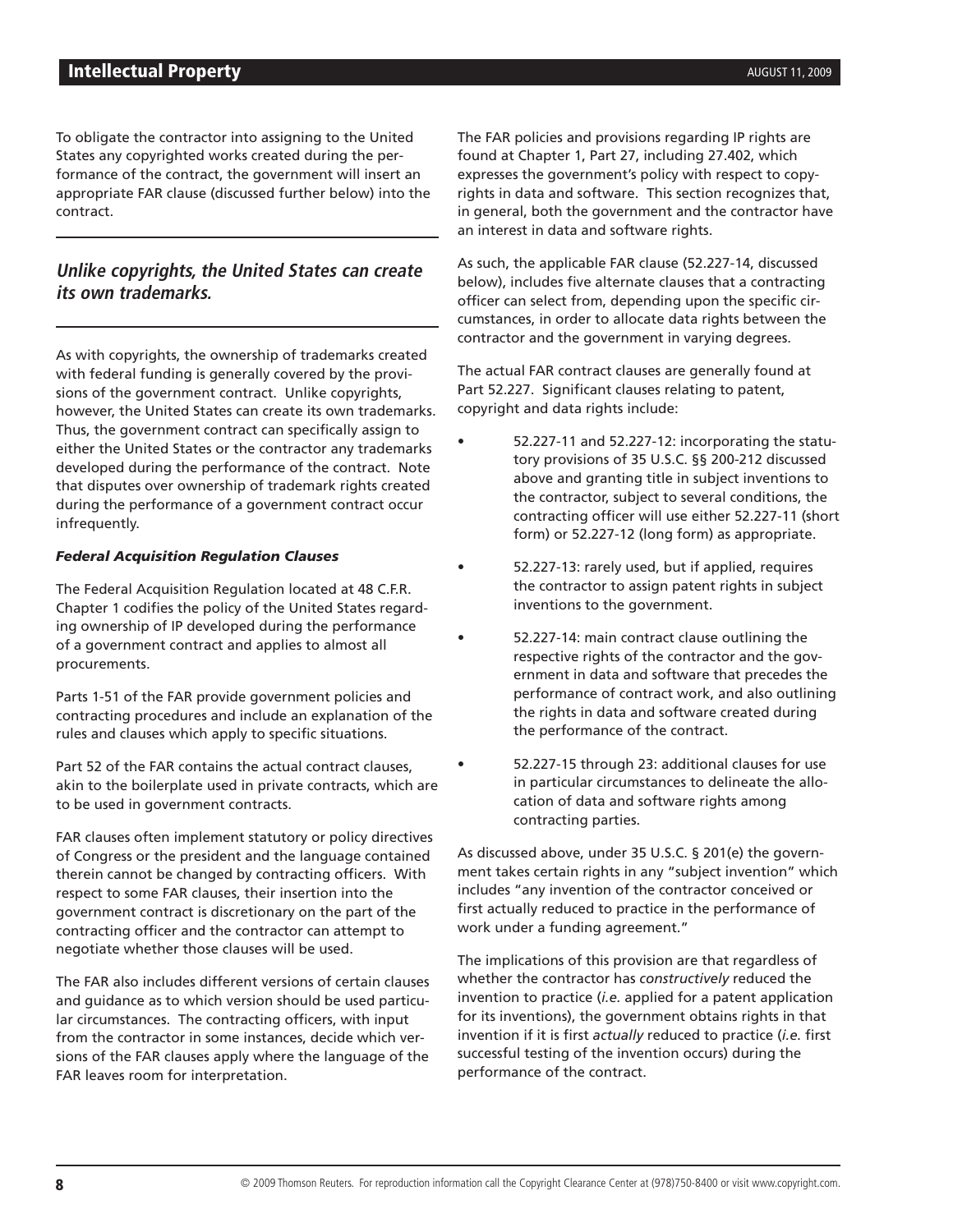#### *Tips*

Given the provisions of the FAR and Section 201, whenever possible contractors should:

- Actually reduce their inventions to practice by developing an experimental model or prototype prior to entering into a government contract;
- Meticulously document work done prior to entering into the contract to show when the inventions were first actually reduced to practice;
- Disclose to the government in responses to requests for proposals that they intend to rely upon pre-existing technology in performance of the contract and describe in detail the pre-existing technology;
- Ensure that key contract clauses are incorporated into subcontracts;
- Make timely reporting of subject inventions as required under the FAR clauses;
- Elect title to subject inventions;
- File for patents on subject inventions or notify agencies of a decision not to file;
- Acknowledge government support and the United States' license in the invention;
- Submit annual utilization reports;
- Ensure that any royalties received for the utilization of subject inventions comply with applicable regulations; and
- Determine if more favorable or more appropriate FAR clauses may be substituted within the contract.

#### Government Contracting, IP Infringement Claims

Under 28 U.S.C. §§ 1498(a) and (b) the government can be sued in the U.S. Court of Federal Claims for patent and copyright infringement. Under 15 U.S.C. § 1122, the government can be sued in the district courts for trademark infringement.

#### *Statutory Provisions of 28 U.S.C. § 1498*

Although claims of IP infringement against the government are similar to claims against a private party and the elements necessary to prove infringement are the same, some crucial differences exist.

These differences stem from the fact that the right to bring patent and copyright claims against the government is based upon the waiver of sovereign immunity found in the text of Section 1498, rather than on the right to bring suit for patent infringement under Title 35 or the right to bring a copyright infringement suit under Title 17.

**The government may require contractors to indemnify it for damages suffered because of infringing acts committed during the course of contract work.**

Although the case law and the FAR provisions often refer to the government as committing "infringement" based on the language of the statute, the government does not technically "infringe" patents or copyrights but rather may be said to commit "unauthorized use or manufacture."

Because a claim against the government for unauthorized use of patents and copyrights is based on a waiver of sovereign immunity, and such waivers are to be construed narrowly, many of the remedies available to a patent and copyright holder in an action against a private party are not available against the government.

For example, the government cannot be enjoined from further unauthorized use, found to "willfully" infringe or be subject to enhanced damages and attorney fees (because its use is permitted as a sovereign, and the statutory waiver of immunity does not encompass enhanced damages for willful infringement), or liable for induced or contributory infringement.

An aggrieved patent or copyright holder may obtain damages in the form of "reasonable and entire compensation" by way of an action brought in the U.S. Court of Federal Claims. While the government can in theory be liable for lost profits, it is difficult for a patent or copyright holder to obtain this measure of damages in practice. Under the statute, the government's contractors and subcontractors do not have direct liability for the unauthorized use or manufacture of a patent or copyright.

#### *Indemnification Obligations Under Government Contracts*

While companies may not be sued directly in the district courts for infringement arising from work performed under a federal contract, by operation of the appropriate FAR clause the government may require contractors to indemnify it for damages suffered because of infringing acts committed during the course of contract work.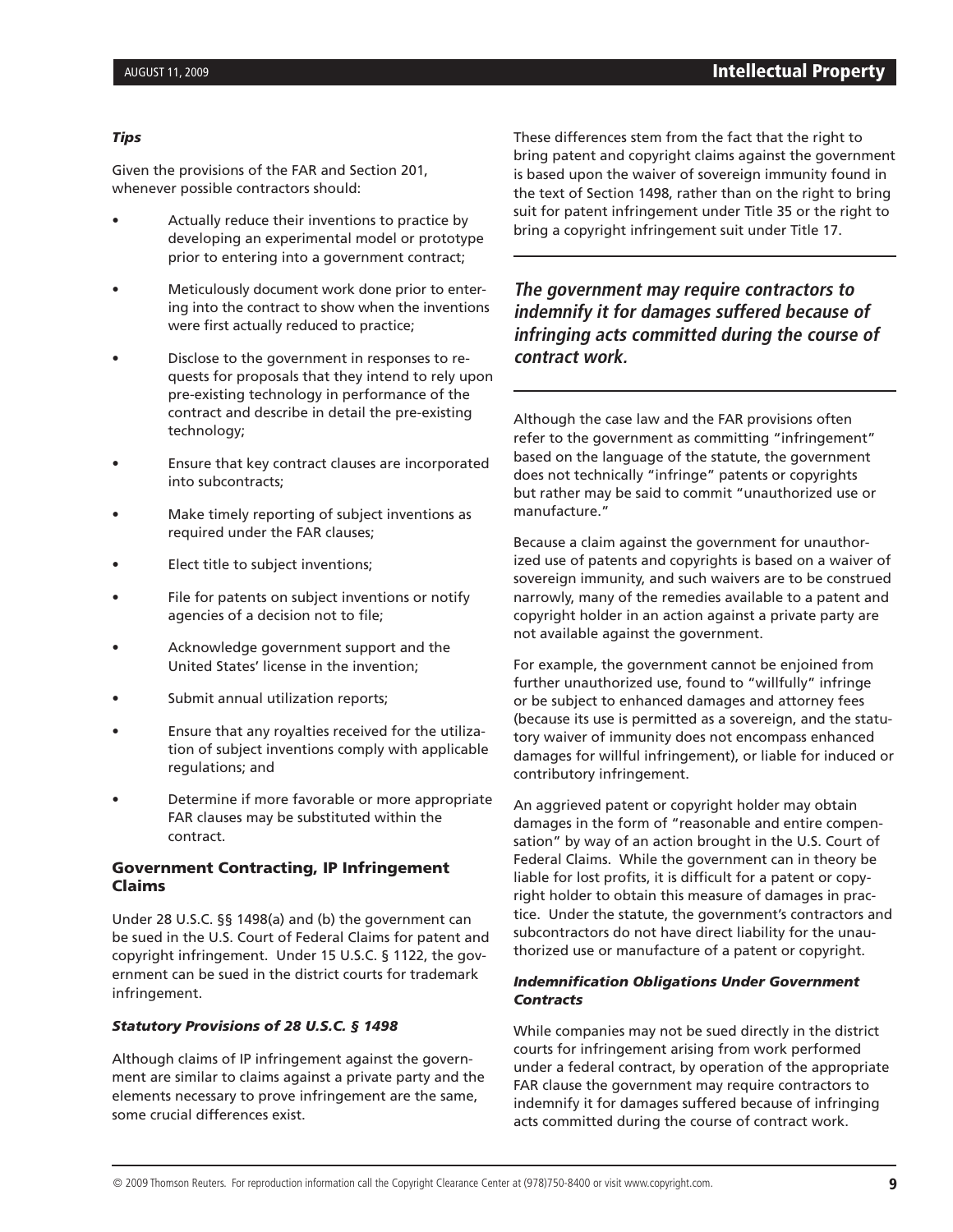In general, the guidelines instruct the contracting officer to insert an indemnification provision into a contract for a commercial item, rather than when the contractor is engaging in research and development work.

Regardless of whether the FAR clauses require a company to indemnify the government for IP infringement damages, a contractor may intervene in a Court of Federal Claims action to protect its interests.

Contractors are likely to intervene because:

- They will at least have to participate in the action to respond to discovery requests;
- They will likely wish to take advantage of some of the benefits of becoming a party to the litigation (*i.e.* the ability to take discovery, file briefs and participate in the proceedings to the extent desired); and
- They will likely choose to support the government in the defense of the action for business reasons. For example, to avoid the potential adverse effect of an infringement finding against their product in a Court of Federal Claims action.

#### *Important FAR Clauses Related to IP Litigation*

- 52.227-1: confirms that the work done by the contractor and any subcontractor is done on behalf of the government, and that any infringement action is against the government pursuant to 28 U.S.C. § 1498 and not against the contractor;
- 52.227-2: obligates the contractor to notify the government of any allegations of patent or copyright infringement arising during the performance of the contract and obligates the company to assist the United States in defending against any infringement claims. The government will pay for the cost of assisting in the defense of a claim unless an indemnification clause is included in the contract;
- 52.227-3: obligates the contractor to indemnify the government against liability for patent infringement occurring during the performance of the contract. The contractor must be given notice of the action and be allowed to participate in the defense; and
	- 52.212-4: incorporates several commercial contract terms, and includes paragraph (h), which obligates the contractor to indemnify the government against any liability for patent, trademark and copyright infringement arising from the performance of the contract.

In general the guidelines instruct the contracting officer to insert an indemnification provision into a contract for a commercial item rather than when the contractor is engaging in research and development work.

#### *Tips*

When entering into a federal contract and when faced with potential litigation over government sales, it is important for a contractor to:

- Make sure flow-down clauses are incorporated into subcontracts;
- Determine whether to intervene in the case if the government is sued over goods or services the contractor has supplied, the determination of which may be based in part upon whether it must indemnify the government and whether there is a commercial market for the IP;
- Plead lack of jurisdiction as an affirmative defense in a district court action dealing with government sales; and
- Notify the government of patent rights that may be involved in a new federal contract.

#### Conclusion

IP rights are an important part of federal contracting. Provided that companies comply with contract clauses covering the disposition of IP rights, they often have the opportunity to develop and retain these rights while being funded by the United States. Government policy encourages this, and the United States usually takes a nonexclusive license in the IP being developed. However, contractors must be aware of provisions relating to infringement actions against the government that are based on the contract work they performed, in order to minimize their associated liability.

# Get Related Andrews Titles At a Discount

Call your West representative for details and more information about our print and online subscription packages, or call 800-328-9352 to subscribe.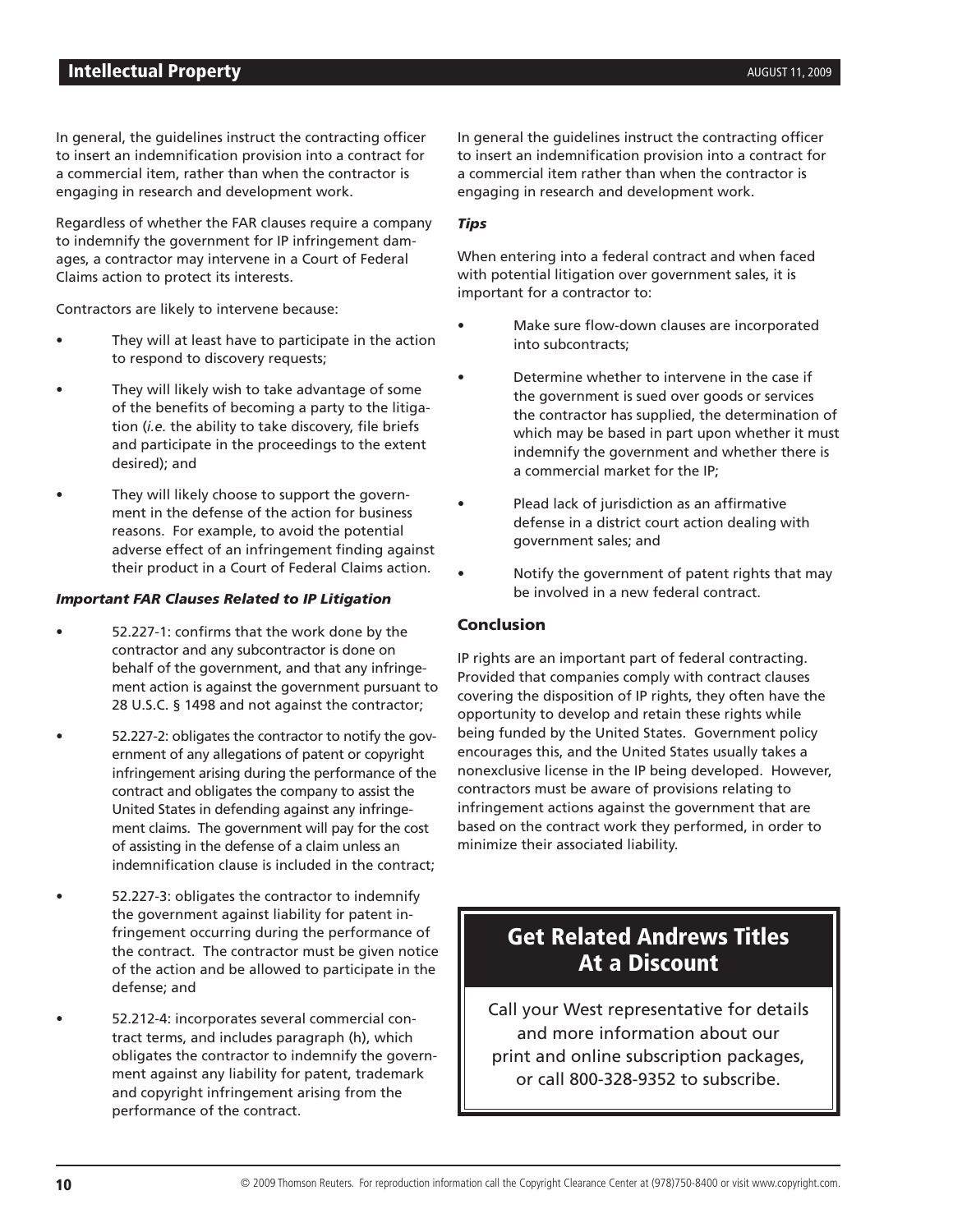COPYRIGHT INFRINGEMENT

# Photographer Sues ESPN for Infringement Of Triathlete Photo

#### *Martin v. Walt Disney Internet Group et al.,* No. 09- 1601, *complaint filed* (S.D. Cal. July 23, 2009).

ESPN knowingly used pictures of a celebrated triathlete without permission, the professional photographer who shot the images alleges in a federal copyright infringement complaint.

The photographs became even more valuable after the triathlete was killed in a shark attack while training for a different event, plaintiff Sherry Martin says.

Martin photographed the Solana Beach Triathlon in California in July 2007, according to the complaint filed in the U.S. District Court for the Southern District of California.

She had a license agreement with Osamu Chiba, owner of Opix Photography, under which Chiba could sell individual printed material using her photographs, but not any high-resolution digital images.

Nine months after the Solana Beach Triathlon, triathlete David Martin (no relation to the plaintiff) was killed by a shark while training for another event.

NBC requested a license to use one of Sherry Martin's photos of David Martin. Because Sherry was out of the country, Chiba negotiated a limited license with the network.

Martin subsequently approved the license because of the breaking-news aspect, but claims that she warned Chiba that he had no authorization to license her works.

One month after David Martin's death Chiba nonetheless granted a license to Competitor magazine for \$50 to use one of Martin's images.

Martin contacted the publisher directly to convey that it did not have permission to use her images, but it did so anyway, she alleges.

Competitor then sold the image to ESPN, which then used it in an article on its Web site Oct. 15, 2008.

The magazine never had the right to sell the image to ESPN, and ESPN had no authority to use the photograph, Martin contends.

She says she sent the network's legal department a cease-and-desist letter and contacted an ESPN network producer, who initially denied knowledge of any possible infringement. Two weeks later the producer called Martin and allegedly admitted that he obtained the photograph from Competitor and assumed it was okay to use it.

ESPN's in-house attorney also admitted that the network did not have a license from Martin to use her photograph, the suit says.

"The facts demonstrate that ESPN and Competitor knew that any copying and use of Sherry Martin's image was for promotional and commercial purposes, that she owned the rights to the image, and that copying and publishing the image would constitute copyright infringement, said Martin's attorney, Stephen Kennedy in Dallas.

"This case is not about making money," he said, "but about defending the rights of artists who produce something unique."

Martin's complaint includes causes of action for copyright infringement and unjust enrichment."

"This is a signature case that we hope will serve as a means for communicating to the publishing industry that the rights of the individual copyright holder must be respected," Martin said.

Martin is represented by Stephen Kennedy of Kennedy Law in Dallas and Mark Edelman of the firm's San Diego office.



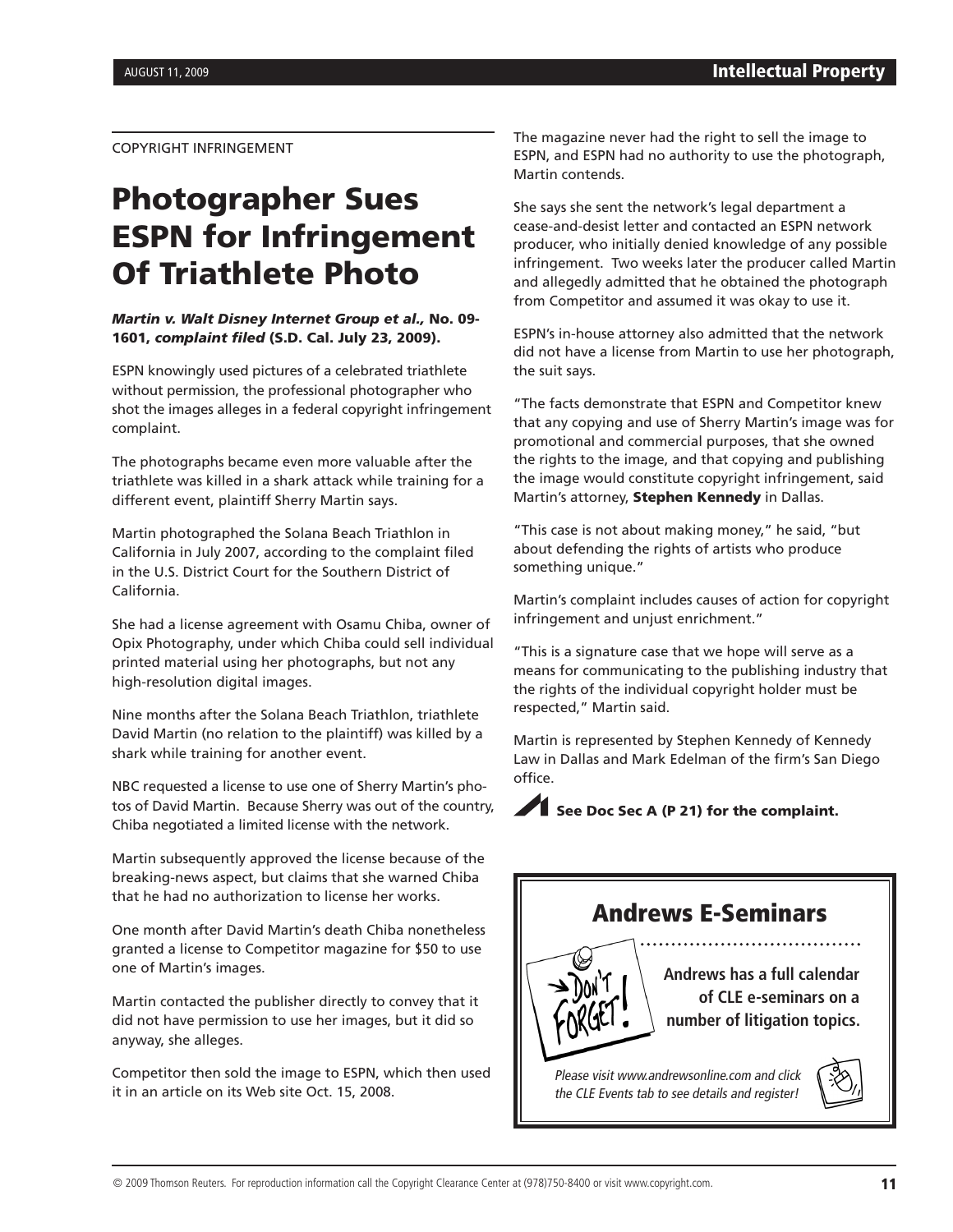#### **COPYRIGHTS**

# GOP Candidate Defends Use of Don Henley Songs in Campaign Ads

*Henley et al. v. DeVore et al.,* No. 09-481, *answer and counterclaims filed* (C.D. Cal. July 16, 2009).

California state Assemblyman Chuck DeVore has moved to dismiss musician Don Henley's copyright infringements claims over the Republican's use of two of his songs in campaign video advertisements.

The founding member of the Eagles says DeVore used his songs "The Boys of Summer" and "All She Wants to Do Is Dance" note for note and rewrote the lyrics to suit his campaign against Democrat Barbara Boxer for the U.S. Senate.

DeVore then posted video versions of the new songs on YouTube, according to the complaint, filed in the U.S. District Court for the Central District of California. *Henley et al. v. DeVore et al.*, No. 09-481, 2009 WL 1147009, *complaint filed* (C.D. Cal. Apr. 17, 2009).

But in a countersuit DeVore says the videos are parodies of the Henley hits and seeks a declaration that his campaign ads are protected under the fair-use doctrines of the Copyright Act, 17 U.S.C. § 101, and Lanham Act, 15 U.S.C. § 1051.

According to Henley's complaint, he asked YouTube to remove DeVore's infringing "Boys of Summer" video under the Digital Millennium Copyright Act, 17 U.S.C. § 512. The Web site obliged but then put the video back up after DeVore and his director of Internet strategies, Justin Hart, challenged the song's removal.

YouTube told Henley that it would remove the offending video again if he filed a lawsuit requesting such an action.

A couple of days after the "Boys of Summer" campaign video was reposted, DeVore and Hart posted another video, this time using Henley's "All She Wants to Do Is Dance," according to the complaint.

Henley says he "carefully selects the particular causes he wishes to endorse" and selectively licenses his exclusive copyrights.

The one-time Eagles front man adds in his lawsuit that he did not authorize DeVore or Hart to use his work and "does not wish his name or work to be associated" with DeVore or his campaign.

In his countersuit DeVore acknowledges that Henley uses his music to promote his liberal political views.

"Boys of Summer" is about the "essential failure of … [1960s] politics," while "All She Wants to Do Is Dance" is about "Americans' indifference to what Henley perceives to be the misconduct of the Reagan administration in providing money and materials to the Nicaraguan Contras," according to DeVore.

So when he and Hart rewrote the lyrics to attack liberal policies in America, DeVore says, they were clearly parodying songs promoting liberal causes by a well-known liberal activist.

"Simply put, the parodies use political songs performed by a visible supporter of DeVore's political opponents and turn the songs on their heads, promoting conservative political philosophies rather than the liberal politics found in the originals," DeVore says in the countersuit.

DeVore adds that he and Hart have been injured by Henley's accusations and are entitled to unspecified damages.

Christopher W. Arledge, Peter Afrasiabi and John Tehranian of Turner Green Afrasiabi & Arledge in Costa Mesa, Calif., represent DeVore and Hart.

Charles S. Barquist of Morrison & Foerster in Los Angeles, Jacqueline C. Charlesworth and Kelvin D. Chen of the firm's New York office, and Paul Goldstein in Stanford, Calif., represent Henley.

To retrieve the counterclaims (2009 WL 2142902), visit westlaw.com.

### **ALSO AVAILABLE**

### Products Liability Litigation Reporter

Call 800-328-9352 to order your copy today!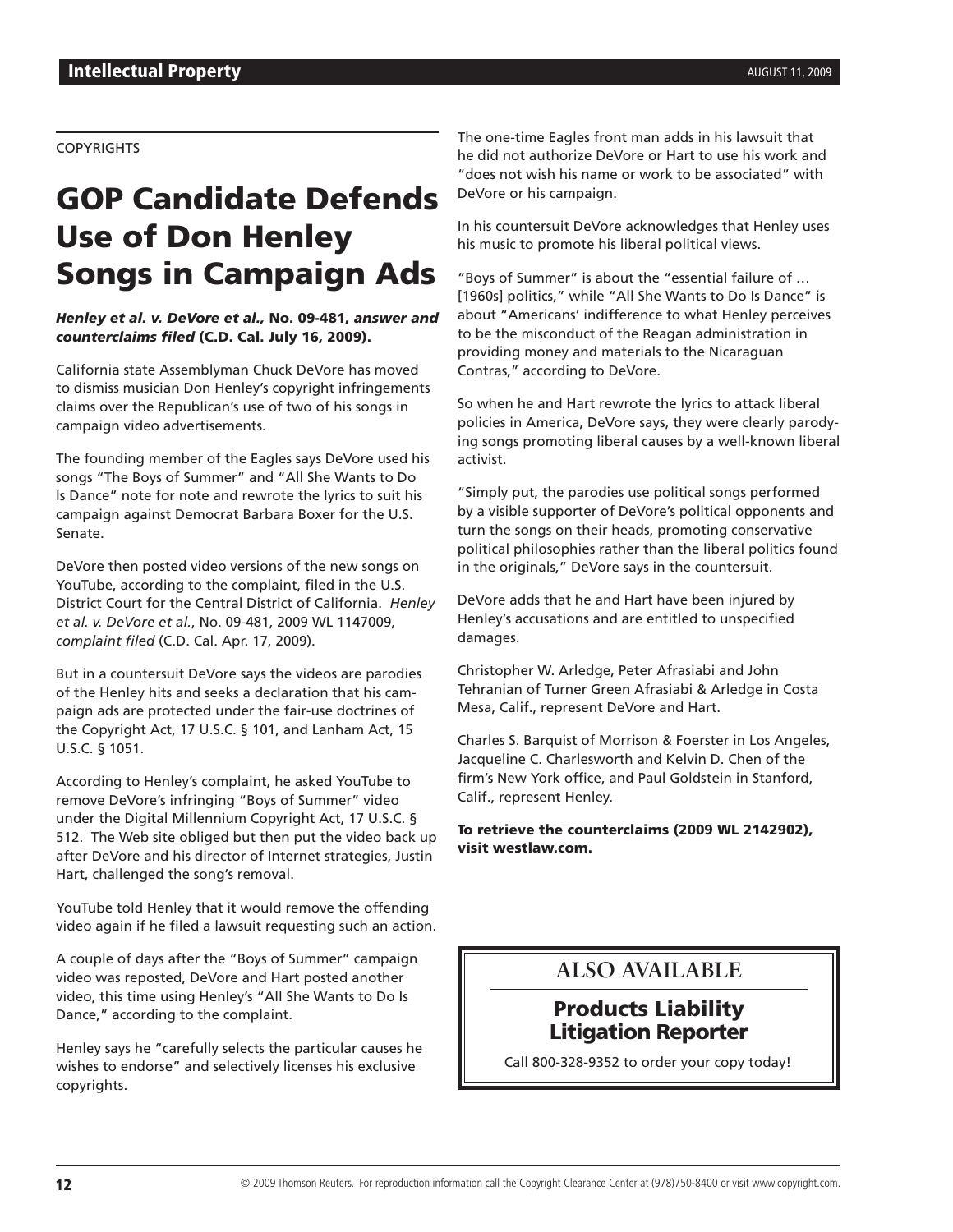COPYRIGHT INFRINGEMENT

# 7th Circuit Reverses Copyright Judgment For Songwriter

#### *Janky v. Lake County Convention & Visitors Bureau,* No. 07-2350, 2009 WL 2357929 (7th Cir. Aug. 3, 3009).

A federal judge erred when he ruled that an Indiana songwriter was the sole author and owner of the copyright for a song used by a county visitors bureau, the 7th U.S. Circuit Court of Appeals has ruled.

The appeals court also vacated the jury award of \$100,000 in damages to Cheryl Janky.

The evidence before the U.S. District Court for the Northern District of Indiana established that Janky was only the co-author of the song at issue and that the Lake County Convention & Visitors Bureau had permission to use the composition, the panel said.

According to the opinion, Janky wrote a song titled "Wonders of Indiana" after learning that the visitors bureau was looking for a song to represent Lake County. She obtained a copyright listing herself as the sole author.

Janky was a member of a doo-wop singing group called Stormy Weather at the time. When she showed the song to fellow group member Henry Farag, he suggested that it needed to focus more on the county than on the state, and he wrote lyrics that Janky incorporated into the song.

Janky filed a new copyright registration in December 1999 listing Farag as a co-author.

The visitors bureau began using the song in 1999, without complaint from Janky or the group. In fact, Farag issued a nonexclusive license to the bureau, allowing it to use the song and a video in exchange for the bureau's providing the costs of production, the opinion says.

In July 2003 Janky amended her copyright registration, listing herself as the sole author of the music and lyrics of the song. She filed suit against the visitors bureau for copyright infringement that October.

U.S. Magistrate Judge Andrew P. Rodovich found in her favor. He concluded that in order for individuals to be co-authors, they must have intended to create a joint work, and each must have contributed independently copyrightable material.

The judge found that a jury would have to conclude that Farag and Janky did not intend to be co-authors at the time the song was created and that Farag's contributions were merely minimal revisions of Janky's song.

The issue of damages was tried before a jury, which awarded Janky \$100,000.

The visitors bureau appealed to the 7th Circuit.

The appeals court rejected the District Court's conclusion that there was no intent to create a joint work, observing that Janky's inclusion of Farag as a co-author on her copyright registration was strong evidence of that fact.

Janky's after-the fact rationalization that she included Farag merely to express her gratitude to him was at odds with Farag's significant contribution, the panel said.

Without his input, the suggestions he made and the lyrics he wrote, it is unlikely the visitors bureau would have embraced the song the way it did, the court reasoned.

See Document Section B (P. 29) for the opinion.

**COPYRIGHTS** 

# 'Mac Clone' Maker Wants Out of Chapter 11 After Losing Motion

*In re Psystar Corp.,* No. 09-19921-RAM, order of *relief from stay entered* (Bankr. S.D. Fla., Miami Div. July 1, 2009).

Following a judge's decision to allow Apple's lawsuit against embattled "Open PC" Mac clone maker Psystar Corp. to continue notwithstanding the company's Chapter 11 bankruptcy filing, Psystar has now asked the judge to release it from bankruptcy.

Psystar filed for Chapter 11 protection in the midst of a long-running copyright infringement lawsuit with Apple.

Psystar cited the economic downturn and credit crunch as reasons for entering Chapter 11. However, its motion to leave bankruptcy also cited its inability to reach an agreement with one of its largest creditors, the California law firm it hired to defend against Apple's lawsuit, as an additional reason.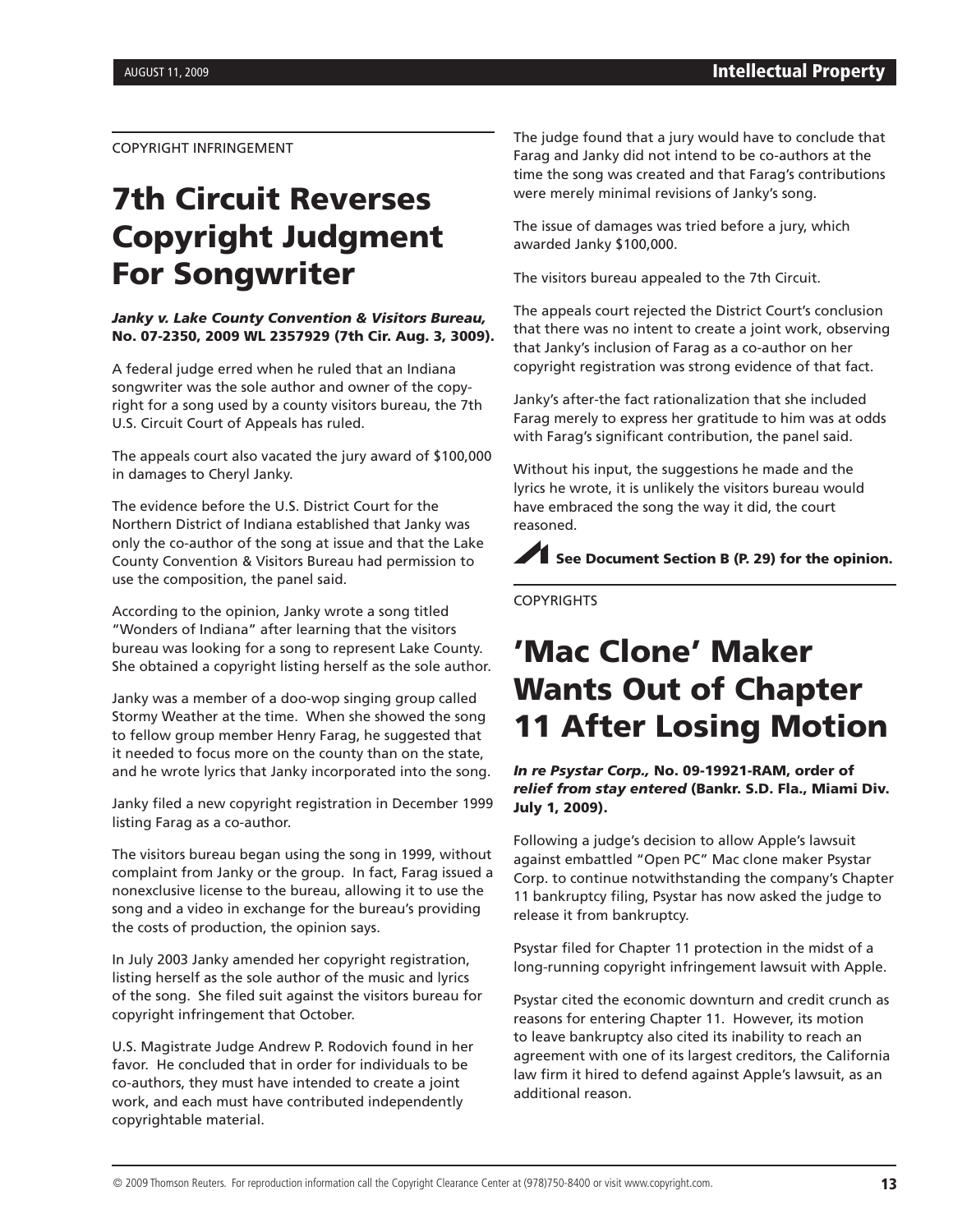#### **Intellectual Property** AUGUST 11, 2009

Apple originally sued Psystar in the U.S. District Court for the Northern District of California, alleging unfair competition, breach of contract, and copyright, trademark and trade dress infringement.

Psystar allegedly preinstalled unauthorized copies of the latest version of Apple's Mac OS X operating software, called Leopard, on computers it has sold since April last year.

The company also offers unauthorized downloads of "updates" for Leopard, according to the suit.

The complaint says Psystar's activities harm consumers by selling a "poor product that is advertised and promoted in a manner that falsely and unfairly implies an affiliation with Apple."

The contract claim is based on the defendant's alleged violation of the license agreement accompanying Apple's software.

Apple says the software on Psystar's machines lacks some of the features and capabilities of legitimate Leopard versions and that online forums are filled with consumer complaints about Psystar and its products.

The company seeks injunctive relief and damages, including any profits Psystar earned from its allegedly infringing activity.

Psystar has denied any wrongdoing and interposed a sixcount counterclaim, alleging violations of the Sherman Antitrust Act, 15 U.S.C. § 1; its state law equivalent, Cal. Bus. & Prof. Code § 16700; unfair competition under Cal. Bus. & Prof. Code § 17200; and copyright misuse.

Apple deliberately designs its OS X system to be incompatible with anything other than its overpriced hardware, Psystar said.

U.S. District Judge William Alsup dismissed the antitrust counterclaims but allowed the copyright-misuse claim to proceed.

A few months later, Psystar entered bankruptcy.

While a bankruptcy filing normally operates as an automatic stay against all pending lawsuits, 11 U.S.C. § 362 allows the stay to be lifted for cause. Apple wants the stay to be lifted to allow its suit against Psystar to proceed to completion.

In support of its motion, Apple argued that its suit should proceed so the legality, or lack thereof, of Psystar's business can be determined. After all, Apple argued, if Psystar

is barred from selling its Mac clones — which account for substantially all of its sales — it cannot emerge from bankruptcy as a viable business.

"At some point prior to any attempted reorganization, it must be determined whether the debtor's current business model — selling computers running Apple's proprietary Mac OS X Leopard operating system without permission or authorization from Apple — is a viable business," the motion said.

U.S. Bankruptcy Judge Robert A. Mark granted Apple's motion for relief from a stay.

A hearing on Psystar's motion is set for Aug. 4. Apple is widely expected to ask the court to instead convert the case to a Chapter 7 liquidation on the ground that the bulk of Psystar's business involves illegal sales of its products.

Psystar is represented in bankruptcy by Lazaro J. Lopez in Miami.

Apple is represented in bankruptcy by Paul Singerman of Berger Singerman in Miami.

DIGITAL MILLENNIUM COPYRIGHT ACT

# Nintendo Wins Injunction Against Alleged Infringer

*Nintendo of America Inc. v. Chan et al.,* No. 09-4203, 2009 WL 2190186 (C.D. Cal. July 21, 2009).

Nintendo has won a preliminary injunction against a man who allegedly markets devices intended to evade the security measures for its video game systems.

Judge John F. Walter of the U.S. District Court for the Central District of California agreed that Nintendo was likely to succeed on the merits of its infringement claims under the Digital Millennium Copyright Act, 17 U.S.C. § 1201.

The company's DS products are dual-screen handheld portable game systems. Players insert a Nintendo-authorized game card to play the games.

According to Judge Walter's opinion, the DS games take years and millions of dollars to develop. All the games are copyrighted.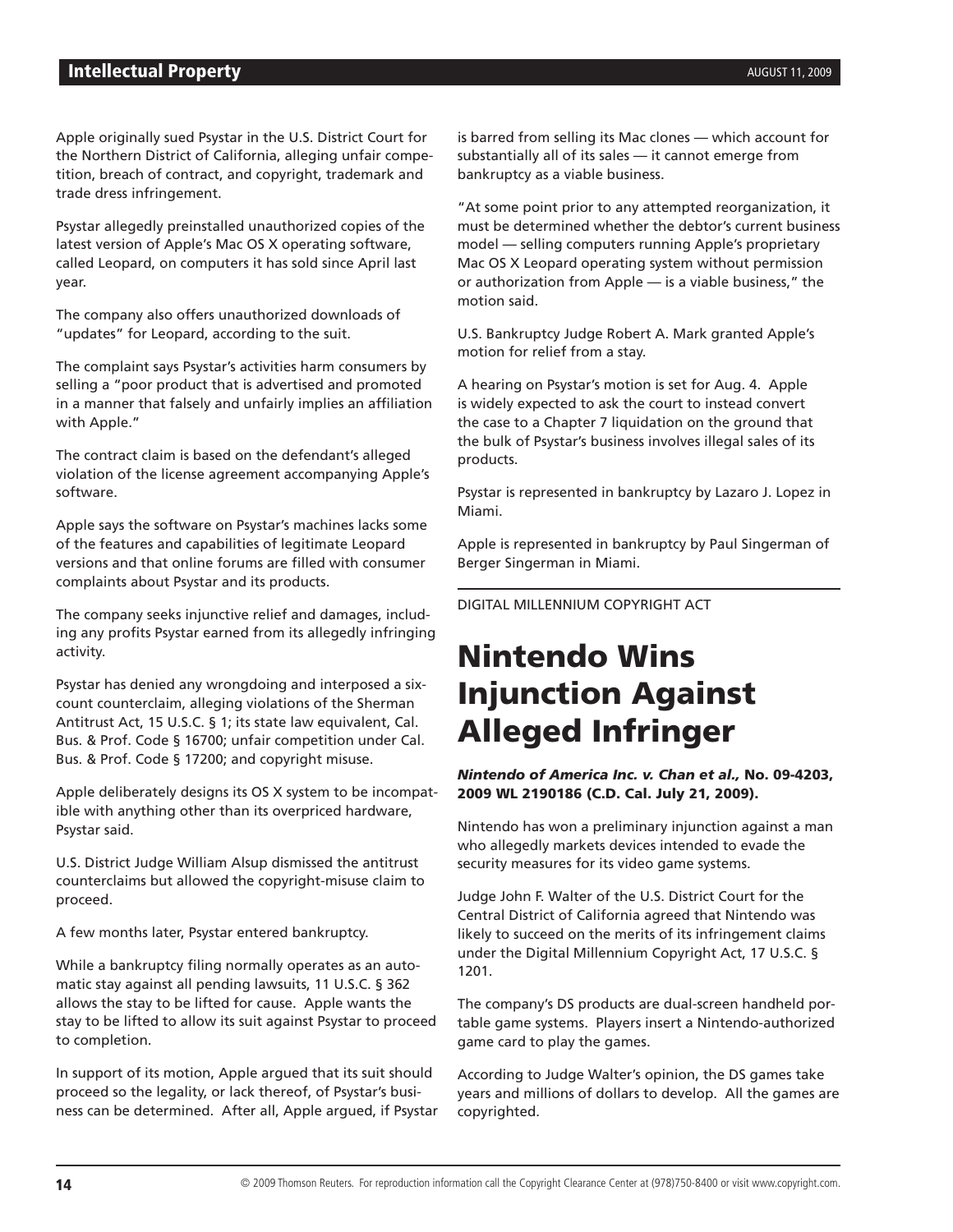Nintendo alleges that Daniel Man Tik Chan and several of his companies violated the DMCA by importing and trafficking in devices called game copiers. The devices make it possible to bypass Nintendo's technological security measures and play both pirated and copyrighted games on the DS systems, according to the opinion.

Nintendo moved for preliminary injunctive relief against Chan and his companies.

Judge Walter concluded that Nintendo would suffer irreparable injury absent an injunction.

He said that just one game copier enables someone to play hundreds of Nintendo DS games.

Absent an immediate injunction, Judge Walter said, others would be encouraged to import, market and traffic in game copiers.

To retrieve the opinion (2009 WL 2190186), visit westlaw.com.

PATENTS/TRADEMARKS

# Michael Jackson on Display at PTO

Fans of the recently deceased King of Pop can still experience a touch of his greatness in a seemingly unlikely venue: the U.S. Patent and Trademark Office.

Through Labor Day, the PTO and the National Inventors Hall of Fame are exhibiting Michael Jackson's patent and trademark applications.

The display will include such items as a patent application that includes Jackson's original drawing and signature for one of his inventions.

U.S. Patent No. 5,255,452, for which Jackson was a coinventor, describes a "system for allowing a shoe wearer to lean forward beyond his center of gravity by virtue of wearing a specially designed pair of shoes which will engage with a hitch member movably projectable through a stage surface," according to the PTO.

Jackson used the patented invention in his video for "Smooth Criminal," according to PTO spokeswoman Jennifer Rankin Byrne.

Other items on display will include the federal trademark registrations for Jackson's name, used in connection with his recordings and motion pictures.

PATENT SETTLEMENT

# Medtronic, Abbott Settle Stent Suits For \$400 Million

Medical device maker Medtronic Inc. has agreed to pay \$400 million to Abbott Laboratories to settle long-standing patent litigation over coronary stents.

The settlement resolves all outstanding intellectual property litigation between the companies, Medtronic said in a statement.

The manufacturers have been battling since 1998, according to Abbott spokeswoman Adelle Infante.

In settling, each party agreed not to sue the other over coronary stent and stent delivery systems for at least 10 years.

With the litigation behind it, Medtronic said, it will focus on improving health care for vascular disease patients.

Further details of the settlement were not disclosed.

PATENTS

# Patent Suit Underway Over Teva's Plan for Generic Levitra

*Bayer Schering Pharma AG v. Teva Pharmaceuticals USA Inc. et al.,* No. 1:09-cv-480, *complaint filed* (D. Del. July 1, 2009).

Teva Pharmaceuticals' application to sell a generic version of the popular erectile dysfunction drug Levitra has landed it in the middle of a federal patent infringement lawsuit.

Plaintiffs Bayer Schering Pharma AG and Schering Corp. say Teva notified them in May that it has asked the Food and Drug Administration for approval to sell a generic version of Levitra before the drug's patent expires in 2018.

Schering-Plough Corp., GlaxoSmithKline and Bayer Schering subsidiary Bayer HealthCare Pharmaceuticals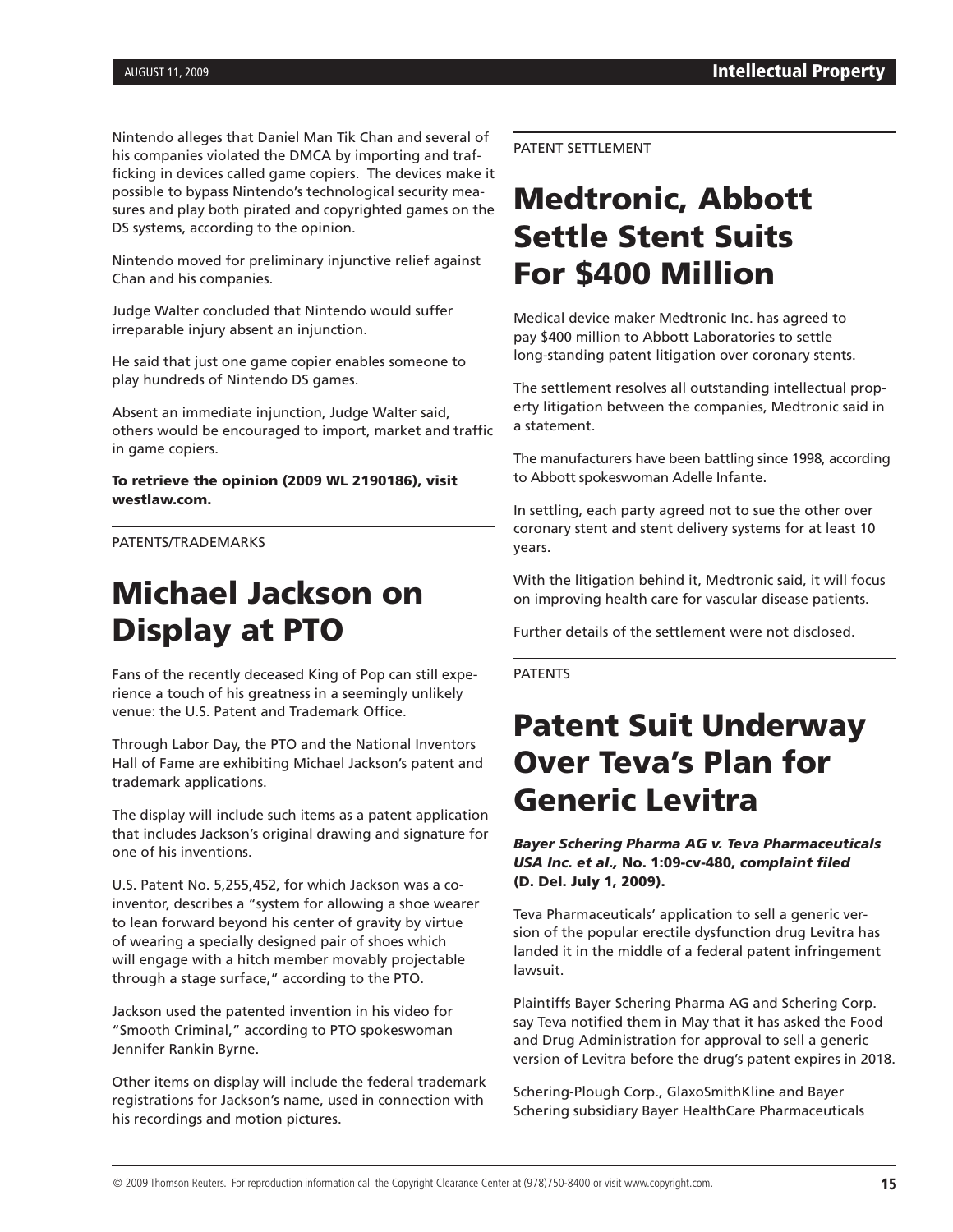market Levitra jointly in the United States, according to the complaint, filed in the U.S. District Court for the District of Delaware.

Schering Corp. is the exclusive licensee of U.S. Patent No. 6,362,178 for Levitra held by Bayer Schering, which was issued in the United States in March 2002.

The suit says Teva's notification letter indicated that the sale of a vardenafil hydrochloride generic would not infringe the Levitra patent because it is "invalid" and "unenforceable."

The plaintiffs want the court to enjoin Teva from infringing the patent and prevent it from attempting to make, sell or distribute its generic before the patent lapses.

The plaintiffs are represented by Jack Blumenfeld and Rodger D. Smith II of Morris, Nichols, Arsht & Tunnell in Wilmington, Del., with Bruce Genderson, Adam Perlman and David Berl of Williams & Connolly in Washington of counsel.

To retrieve the complaint (2009 WL 1939950), visit westlaw.com.

TRADEMARK INFRINGEMENT

# This Is How the Mrs. Field's Cookie Crumbles

*Mrs. Field's Brand Inc. v. Batters & Doughs Inc. et al.,* No. 09-0652, *complaint filed* (D. Utah, Cent. Div. July 23, 2009).

Cookie entrepreneur Mrs. Field's says a Web-based bakery is infringing her trademarked 1-800-COOKIES telephone number.

Mrs. Field's is seeking injunctive relief against New York-based Batters & Doughs Inc.

According to the complaint filed in the U.S. District Court for the District of Utah, Batters & Doughs has registered the Internet domain name www.1800cookies.com.

As a result, Internet customers who use the Web site are directed to Batters & Doughs rather than to Mrs. Field's.

The Mrs. Field's mark is famous and has been in continuous and extensive use for 16 years, according to the complaint.

The company has more than 290 retail locations in the United States and more than 90 stores internationally.

Batters & Doughs and founder John Edwards are profiting from the improper use of the domain name, according to the suit.

The complaint alleges cybersquatting, trademark infringement, trademark dilution, false designation of origin and unfair competition.

In addition to injunctive relief, Mrs. Field's seeks treble damages, transfer of the domain name and an accounting of Batters & Doughs' profits.

 $\blacktriangleright$  See Document Section C (P. 35) for the complaint.

TRADEMARK INFRINGEMENT

# Shoe Company Must Pay \$3 Million for Willful Infringement

*Mystique Inc. v. 138 International Inc.,* No. 07-22937, 2009 WL 2357029, *judgment entered* (S.D. Fla. July 30, 2009).

A federal judge in Florida has ordered a shoe manufacturer to pay \$3 million in lost profits for its willful infringement of the "Mystique" trademark.

U.S. Magistrate Judge Edwin G. Torres also canceled 138 International Inc.'s Mystique trademark registration.

The evidence established that plaintiff Mystique Inc., a manufacturer of upscale shoes, used the trademark before 138 and that 138 has been well aware of Mystique's prior use since at least 2005, Judge Torres concluded.

Mystique's president coined the name in January 1999 and began selling shoes in the United States as early as January 2000, according to the opinion.

Defendant 138 applied for trademark registration in November 2001. In the application, 138 claimed a first use of June 1, 2000, but the evidence established that it did not use the mark in commerce until late 2000, Judge Torres said.

In 2006 the U.S. Patent and Trademark Office refused to register the plaintiff's Mystique trademark because of 138's prior registration.

Mystique filed suit to cancel 138's trademark registration, subsequently amending its complaint to include claims for trademark infringement.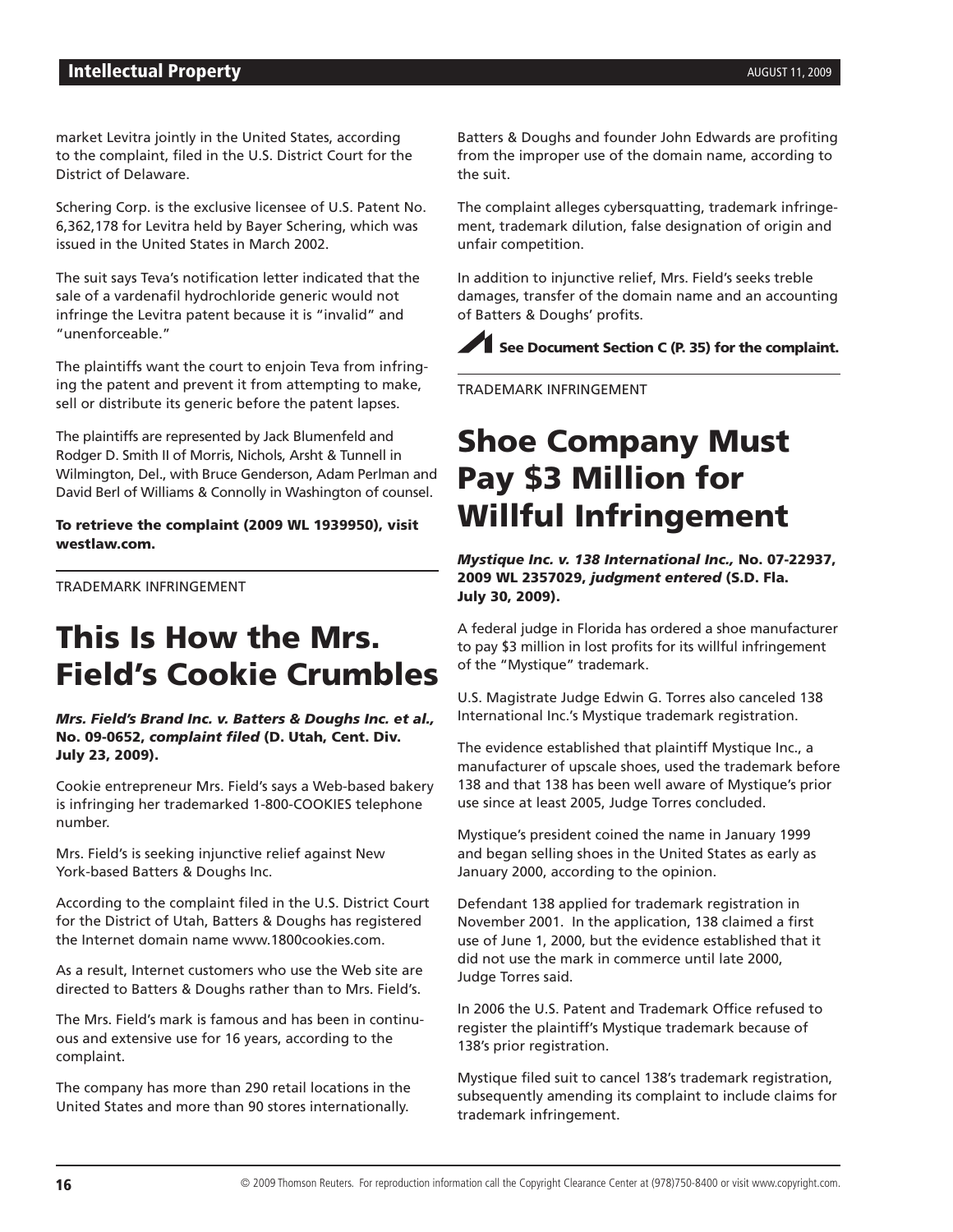Judge Torres said the weight of the evidence established that 138 adopted the Mystique mark with knowledge of the plaintiff's prior use.

As early as January 2001, Mystique's shoes were sold in prominent stores like Nordstrom, Neiman Marcus and Saks Fifth Ave. and were widely advertised in numerous fashion magazines.

Given that "Mystique" is an arbitrary mark, it was highly unlikely that both companies would independently create the same mark for their shoes, Judge Torres concluded.

Mystique sought disgorgement of 138's profits, which it calculated were 138's lowest estimated annual sales from 2002 through 2008.

Judge Torres said the evidence supported Mystique's calculation but that such an amount would be an extraordinary windfall recovery.

In the absence of any evidence presented by 138 to establish its costs for production, promotion and marketing, Judge Torres said the company's profit margin was likely not more than 50 percent, or \$2.95 million.

It was possible that 138's profit margin was less, "but at some point defendant's failure to satisfy its burden of production and proof must have consequences," the judge said.

See Document Section D (p. 46) for the opinion.

### Insurance Coverage Litigation Reporter

Andrews Insurance Coverage Litigation Reporter provides a weekly survey of significant case law developments in emerging areas of insurance coverage litigation, including matters involving environmental claims, e-commerce and technology-based claims, lead paint, indoor air quality, other toxic-exposure claims, professional liability claims, bad-faith claims and employment claims.

Call 800-328-9352 for more information about our online and print subscription packages.



# SURE YOU'RE SEEING THE WHOLE PICTURE?



Westlaw Litigator<sup>®</sup> puts everything you need in a single location, so you won't miss critical information. Millions of online briefs, and trial documents. ALR.® Forms. Jury Verdicts. Enhanced Cases. Expert Reports, Case Management tools and much more. All the tools, content and solutions you need at every stage of a case, fully integrated, easily accessible. Find what you need quickly, and with confidence that you've missed nothing. See the full picture for yourself.

Visit westlawlitigator.com or call 1-800-REF-ATTY (733-2889).



© 2009 Thomson Reuters L-349351/4-09